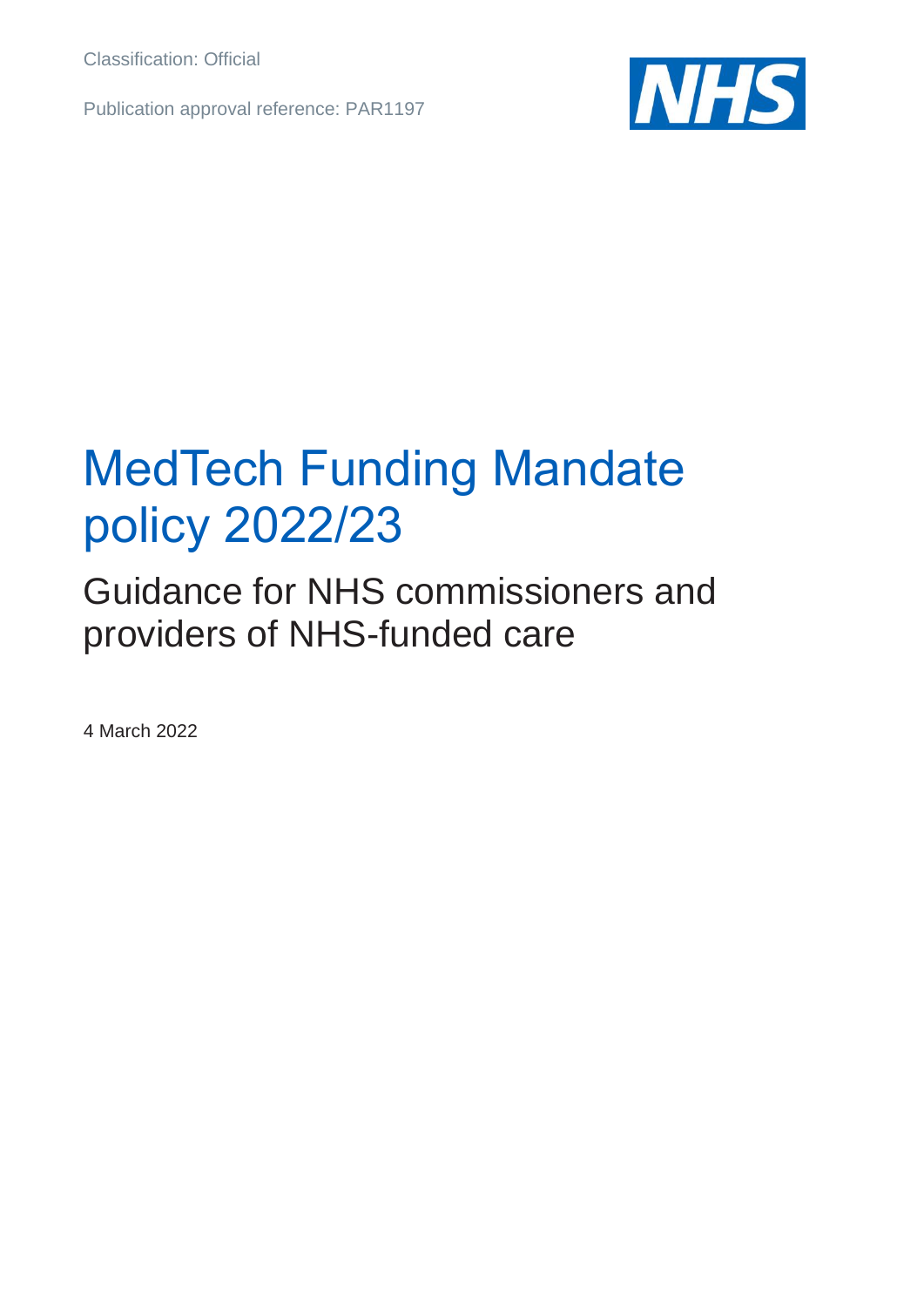## **Contents**

| Criteria for inclusion in the MedTech Funding Mandate 2022/23  6              |  |
|-------------------------------------------------------------------------------|--|
|                                                                               |  |
| Communication of future changes to MTFM policy criteria and products 9        |  |
|                                                                               |  |
|                                                                               |  |
|                                                                               |  |
|                                                                               |  |
|                                                                               |  |
|                                                                               |  |
|                                                                               |  |
|                                                                               |  |
|                                                                               |  |
|                                                                               |  |
|                                                                               |  |
|                                                                               |  |
|                                                                               |  |
|                                                                               |  |
|                                                                               |  |
| Suppliers of technologies supported by the MedTech Funding Mandate 18         |  |
|                                                                               |  |
|                                                                               |  |
|                                                                               |  |
|                                                                               |  |
|                                                                               |  |
|                                                                               |  |
| Annex 1: Innovations supported by the MedTech Funding Mandate from 1 April    |  |
| Annex 2: Estimated resource impact over five years according to NICE resource |  |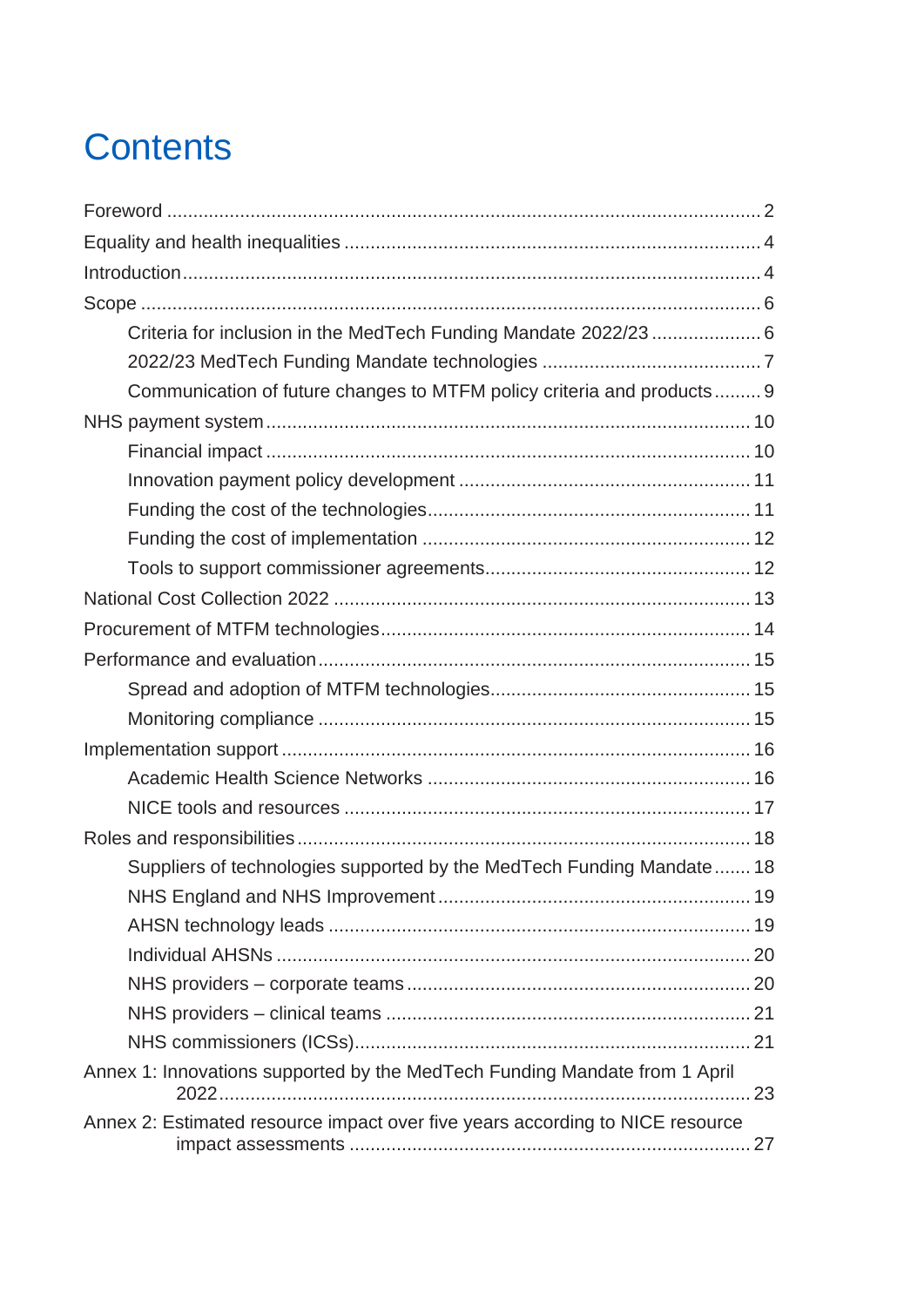## <span id="page-2-0"></span>Foreword

In April 2021 the MedTech Funding Mandate (MTFM) policy was launched to support adoption of MedTech and diagnostic technologies across almost 200 healthcare services. This fulfilled a commitment in the NHS Long Term Plan to support commissioners and healthcare providers to bring life-changing innovations to patients quicker.

NHS England and NHS Improvement, the Academic Health Science Networks, National Institute for Health and Care Excellence (NICE) and NHS Supply Chain have worked with integrated care systems (ICSs) across England to help them implement the policy and manage the transition from central funding to commissioner funding for the four current technologies. This transition has largely been undisrupted by the pandemic, which is a testament to the commitment to make sure patients have access to the very best medical technologies.

Health systems are keen to adopt the new technologies and ensure that all eligible patients have access to them. For example, over the past year Alder Hey Children's Hospital, Royal Manchester Children's Hospital and Great Ormond Street Hospital have started to use SecurAcath, a device that secures peripherally inserted central catheters to allow children to resume normal activities between treatments.

Although it is too early to estimate the full impact of the MTFM policy, according to NICE resource impact assessments, the potential savings from its support of four technologies in 2021/22 are expected to be £25 million per year, compared to the cost of more traditional methodologies.

In its second year, effective from 1 April 2022, the MTFM policy is being expanded to include seven further technologies, across a variety of clinical conditions, with potential savings of £44 million. All the selected products enable high quality outcomes from treatment and depend on fewer resources, reducing theatre time and length of stay so that more patients across England can be treated quicker.

By supporting patients and providers to have equal access to transformative innovations and technologies, the policy aims to reduce health inequalities and improve equity of access for all and in particular those patients in disproportionately affected groups.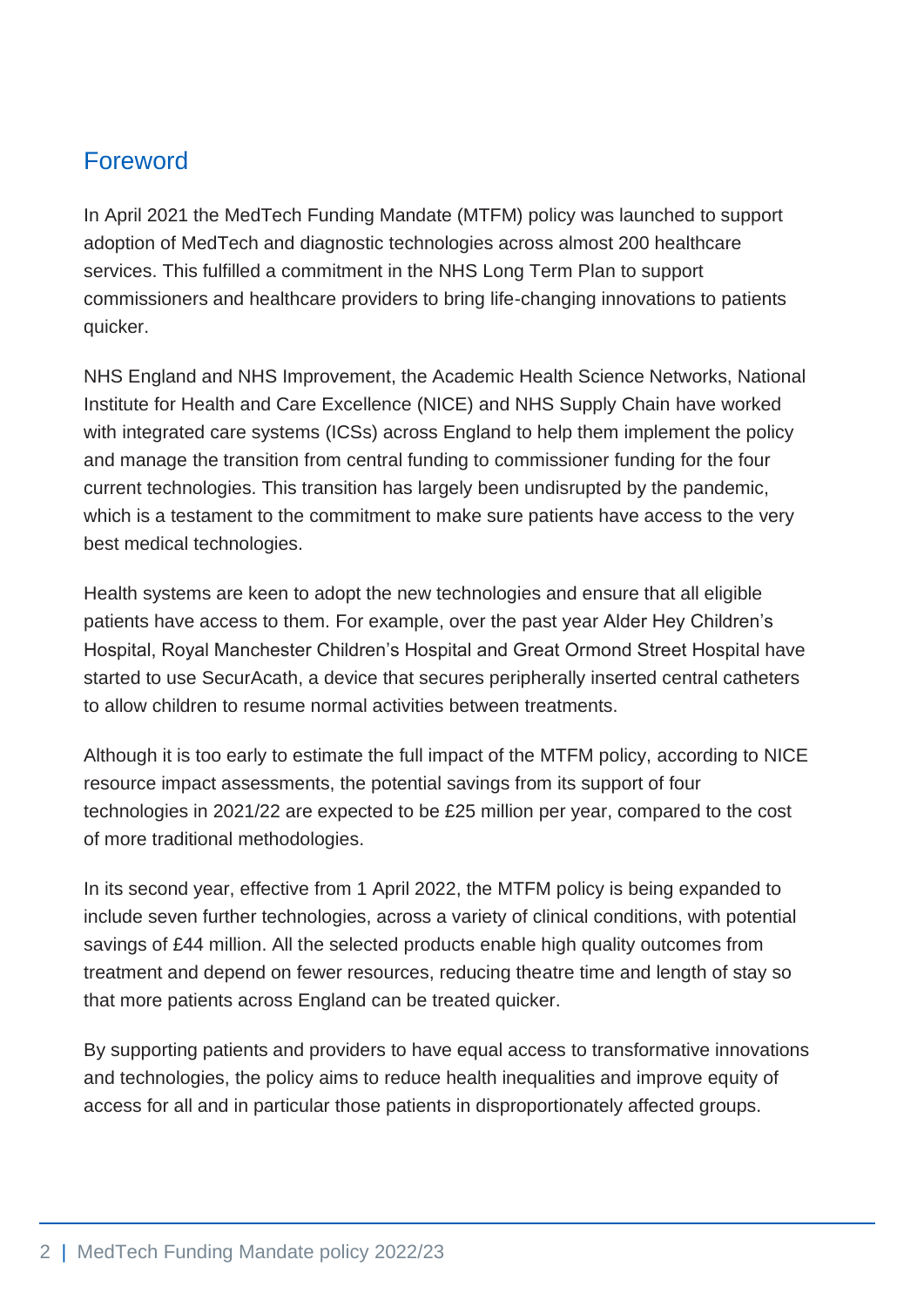With this policy for 2022/23 we will continue to ensure eligible patients can have equitable access to the best new medical technologies faster.

by Mynight

Matthew Whitty Director of Innovation, Research and Life Sciences Chief Executive of the Accelerated Access Collaborative NHS England and NHS Improvement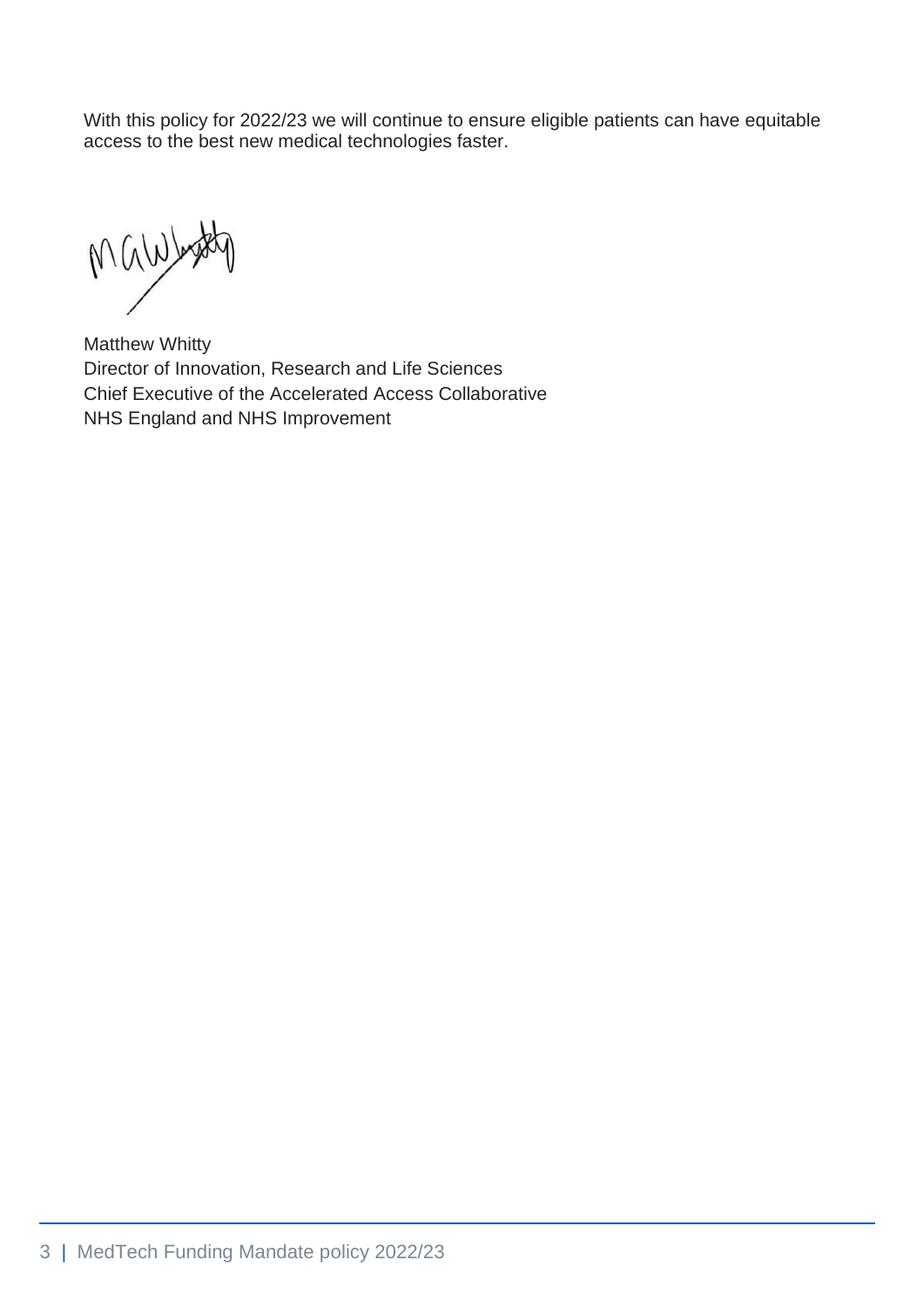## <span id="page-4-0"></span>Equality and health inequalities

- 1. Promoting equality and addressing health inequalities are at the heart of NHS England and NHS Improvement's values.
- 2. Through research and innovation, we can make an important contribution to reducing health inequalities by ensuring equitable and widespread access to proven innovations for all, and the adoption of innovations that proactively address and reduce inequalities in healthcare experience or outcomes.
- 3. The MedTech Funding Mandate (MTFM) policy works to address health inequalities in three ways:
	- striving for equitable access by ensuring all eligible patients can access the latest proven cost-saving NICE technologies by mandating access to their use through the funding mechanism across the whole of the NHS in England
	- ensuring our approach facilitates access by disproportionately affected groups
	- including technologies that treat conditions that disproportionately affect certain patient groups, such as sickle cell disease.
- 4. Local commissioners and providers have a central role in using innovation to reduce inequity in patient access, experience and outcomes through the implementation of the MTFM policy.
- 5. The Innovation, Research and Life Sciences (IRLS) Patient and Public Involvement team empower patient groups and charities by communicating information on the new treatments supported by the MTFM policy. This tells patients about the best treatments that their healthcare provider should be providing, supporting them to have informed discussions with their clinicians.

#### <span id="page-4-1"></span>**Introduction**

6. In the [NHS Long Term Plan,](https://www.longtermplan.nhs.uk/) NHS England and NHS Improvement outlined how research and innovation would drive better outcomes and experience for patients. An important element was the commitment to introduce a MedTech Funding Mandate (MTFM) policy to accelerate the uptake of selected National Institute for Health and Care Excellence (NICE)-approved, cost-saving medical devices,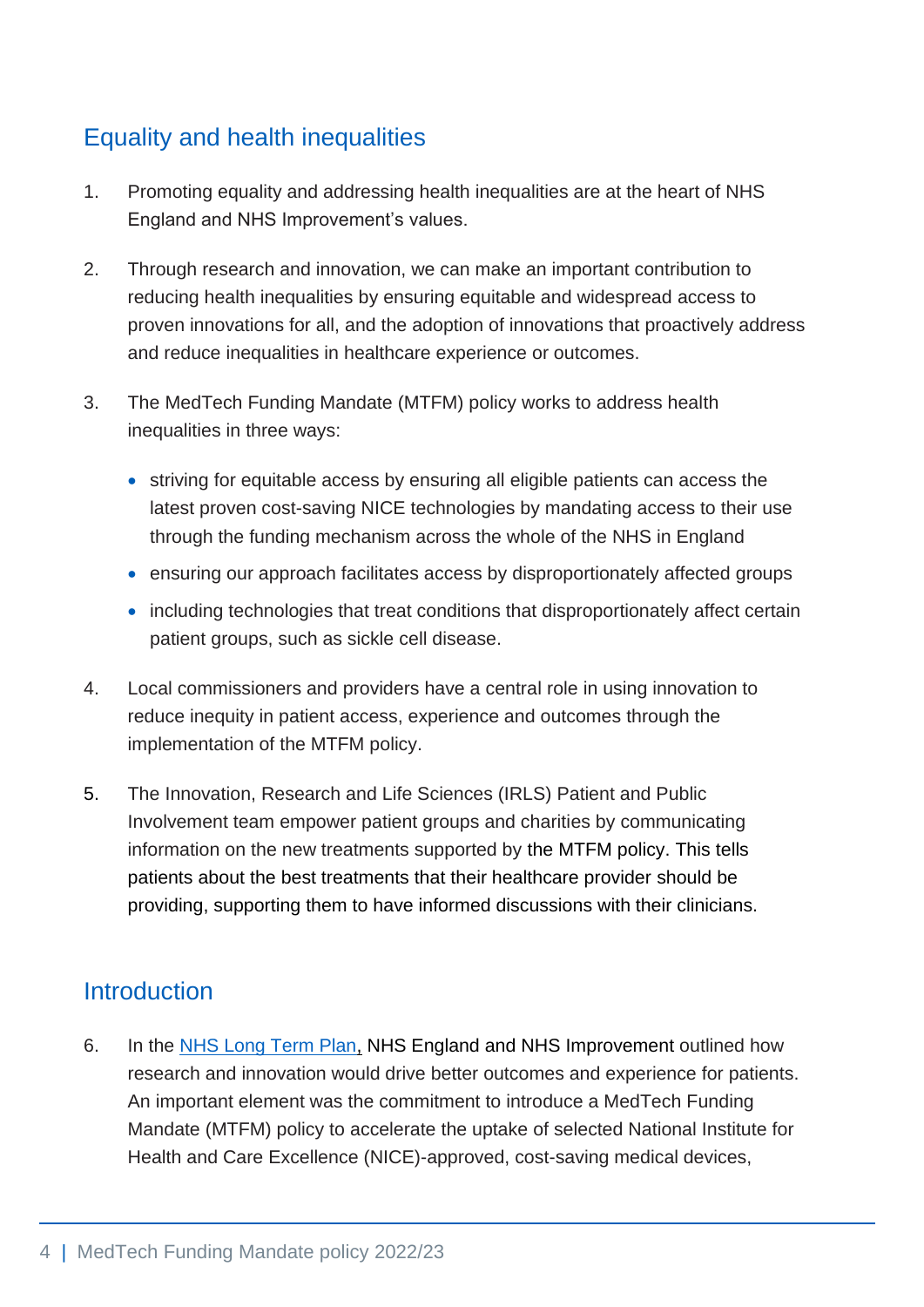diagnostics and digital products in the NHS, meaning patients will get access to these technologies across England by removing funding barriers. This document updates the MTFM policy launched in April 2021, and is effective from 1 April 2022.

- 7. The [Life Sciences Vision](https://assets.publishing.service.gov.uk/government/uploads/system/uploads/attachment_data/file/1013597/life-sciences-vision-2021.pdf) published in July 2021 set out the government's ambitions to build on scientific successes and tackle future challenges. It recognised the opportunity to accelerate the development of MedTech tools and get them to patients quicker and refers to the MTFM policy as playing a critical role in addressing the most pressing needs of the NHS in England.
- 8. The MTFM policy builds on prior Accelerated Access Collaborative (AAC)<sup>1</sup> innovation programmes, such as the Innovation and Technology Tariff/Payment programme (ITT/ITP),<sup>2</sup> introduced to address financial and procurement barriers to the adoption of devices, diagnostics and digital products.
- 9. The aim of the MTFM policy is to accelerate equitable patient access to medical technologies that are clinically effective, cost saving in three years (as determined by NICE) and affordable to the NHS (costs not exceeding £20 million), by supporting their implementation and then scaling them (adoption and spread).
- 10. To achieve the aim, the objectives of the MTFM policy are to:
	- i. mandate commissioners to fund the MTFM technologies when clinically appropriate
	- ii. ensure equity in healthcare provision is achieved by monitoring patient access to the supported technologies across the NHS in England
	- iii. direct the NHS on which MedTech innovations are effective and likely to give savings on investment
	- iv. support the NHS to develop a sustainable approach to overcoming the financial barriers to adopting medical devices, diagnostics and digital products.
- 11. Since its launch, continued engagement has ensured that operational lessons learned from the MTFM policy's first year inform future policy development, improving the implementation experience.

<sup>&</sup>lt;sup>1</sup> More information on the AAC is available [here.](https://www.england.nhs.uk/aac/)

<sup>&</sup>lt;sup>2</sup> More information on the ITT/ITP is available [here.](https://www.england.nhs.uk/ourwork/innovation/innovation-and-technology-payment-itp-2019-20/)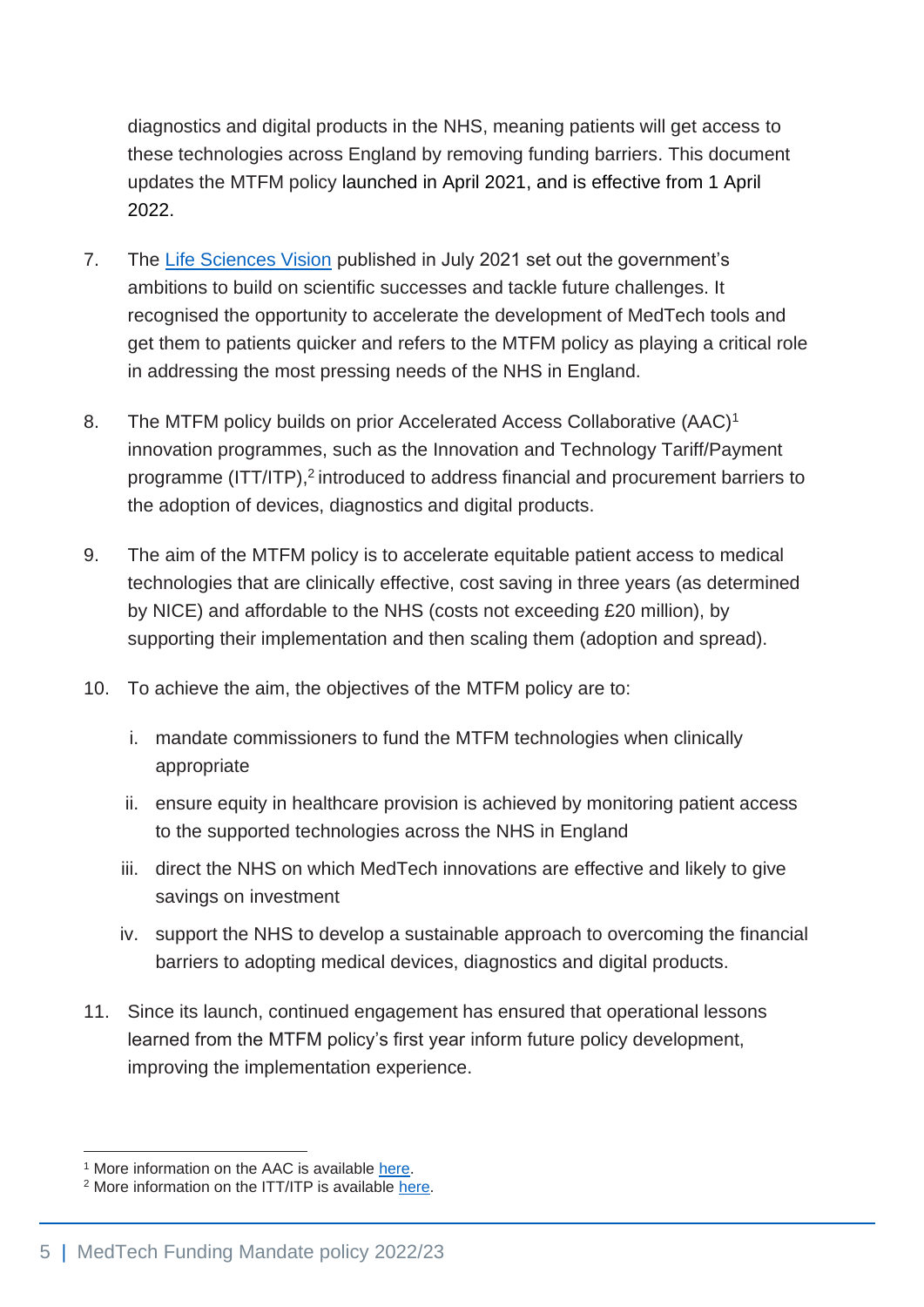- 12. The MTFM policy is for NHS providers and their commissioners in England and explains:
	- i. the [scope](#page-6-2) of the MTFM policy
	- ii. [which technologies are included in 2022/23](#page-23-1)
	- iii. the implementation support available via **NICE** tools and resources, the [Academic Health Science Networks](#page-16-2) (AHSNs) and NHS England and NHS Improvement
	- iv. the roles and responsibilities of [NHS providers,](#page-20-2) [NHS commissioners](#page-21-2) and [suppliers of technologies,](#page-18-2) and how they will be supported by the MTFM policy and the [AHSNs](#page-19-2)
	- v. plans for [performance and evaluation](#page-15-3) and [compliance monitoring.](#page-15-4)

#### <span id="page-6-2"></span><span id="page-6-0"></span>**Scope**

- 13. The MTFM policy is effective from 1 April 2022.
- 14. NHS England and NHS Improvement's IRLS team and NICE assessed relevant guidance to understand which technologies met the criteria for inclusion in the 2022/23 MTFM policy. NHS England and NHS Improvement will continue to consider technologies proven to be clinically effective and cost saving for inclusion in future updates of this policy, with support from NHS providers, NHS clinical commissioners, NHS Supply Chain, the Department of Health and Social Care, Patient and Public Voices, industry representatives and representative bodies.
- 15. Policy guidance will be reviewed in year to assess the impact of any legislative change arising from the Health and Care Bill.

#### <span id="page-6-3"></span><span id="page-6-1"></span>Criteria for inclusion in the MedTech Funding Mandate 2022/23

16. The policy guidance for 2021/22 stated that the criteria for 2022/23 would change: namely, that the 2021/22's fifth criterion – previously supported through the ITT/ITP programmes – would be removed in 2022/23. Also, while the criterion for cost savings to be delivered within 12 months had the lowest support in the public consultation, it was retained for 2021/22 to ensure a focus on rapid return on investment while the NHS responds to the pandemic. This criterion has been changed to delivering savings within three years.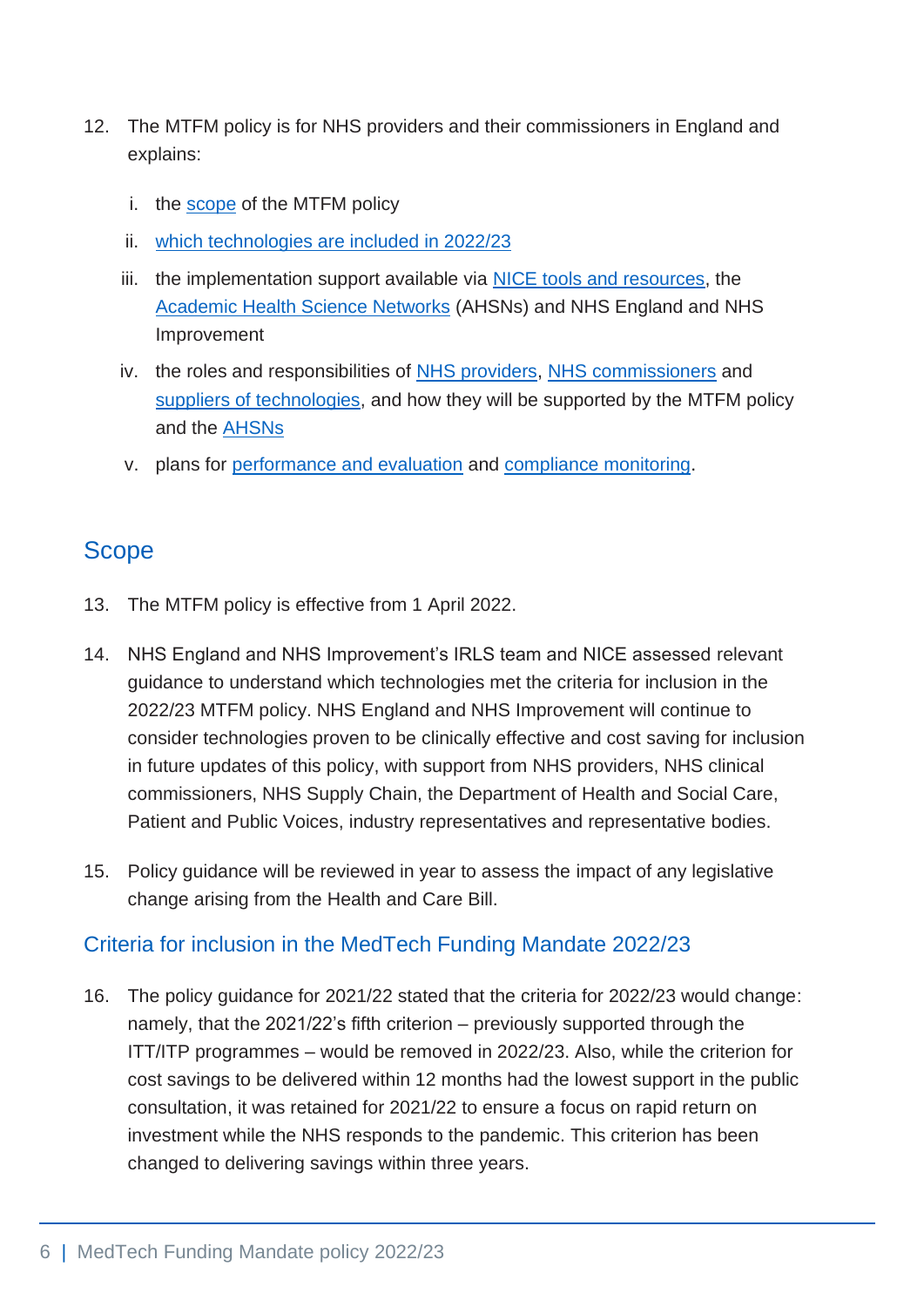- 17. We reviewed the NICE medical technologies guidance (MTG) and NICE diagnostics guidance (DG) published by 30 June 2021 to identify devices, diagnostics or digital products that:
	- i. **are effective:** demonstrated through a positive NICE MTG or DG3,4
	- ii. **are cost saving within three years:** NICE modelling demonstrates a net saving in the first three years of implementing the technology<sup>5</sup>
	- iii. **are affordable to the NHS:** the cost should not exceed £20 million in any of the first three years.<sup>6</sup>

#### <span id="page-7-0"></span>2022/23 MedTech Funding Mandate technologies

- 18. The 2021/22 technologies will remain on the MTFM policy as long as they continue to meet the criteria set out at paragraph 17, supported by the published NICE guidance. The technologies supported in 2021/22 were:
	- **placental growth factor-based testing (PIGF) [\(DG23\)](https://www.nice.org.uk/guidance/dg23)<sup>7</sup> a diagnostic test to** help rule out pre-eclampsia (Triage PlGF test and the Elecsys immunoassay sFlt-1/PlGF ratio)
	- **SecurAcath [\(MTG34\)](https://www.nice.org.uk/guidance/mtg34)** <sup>8</sup> for securing percutaneous catheters
	- **HeartFlow FFRCT [\(MTG32\)](https://www.nice.org.uk/guidance/mtg32)**  for estimating fractional flow reserve from coronary CT angiography
	- **gammaCore [\(MTG46\)](https://www.nice.org.uk/guidance/mtg46)**<sup>9</sup> a handheld device which alleviates the symptoms of severe cluster headaches by stimulating the vagus nerve.
- 19. With NICE, we will continue to monitor the spread, adoption and real world evidence from the implementation of these technologies, and compare this with NICE resource impact assessments (RIAs).

<sup>&</sup>lt;sup>3</sup> Information on MTGs and DGs can be found [here.](https://www.nice.org.uk/guidance)

<sup>4</sup> We reserve the right not to include a technology in the MTFM policy and/or to undertake further negotiations with technology suppliers if additional data collection is required to demonstrate sustained effectiveness; this process will be further developed in 2022.

<sup>5</sup> Demonstrated by a NICE published resource impact assessment.

<sup>&</sup>lt;sup>6</sup> We reserve the right not to include a technology in the MTFM policy and/or to undertake further commercial negotiations with manufacturers if we believe the £20 million cost limit will be exceeded in any of the first three years.

<sup>7</sup> NICE reviewed DG23 in February 2020 and recommended it is updated. This update is expected to be published on 20 July 2022.<https://www.nice.org.uk/guidance/indevelopment/gid-dg10040> <sup>8</sup> In January 2021, NICE started a review of MTG34. To register as a stakeholder, contact

[medtech@nice.org.uk](mailto:medtech@nice.org.uk)

<sup>&</sup>lt;sup>9</sup> NICE will review MTG46 in 2022.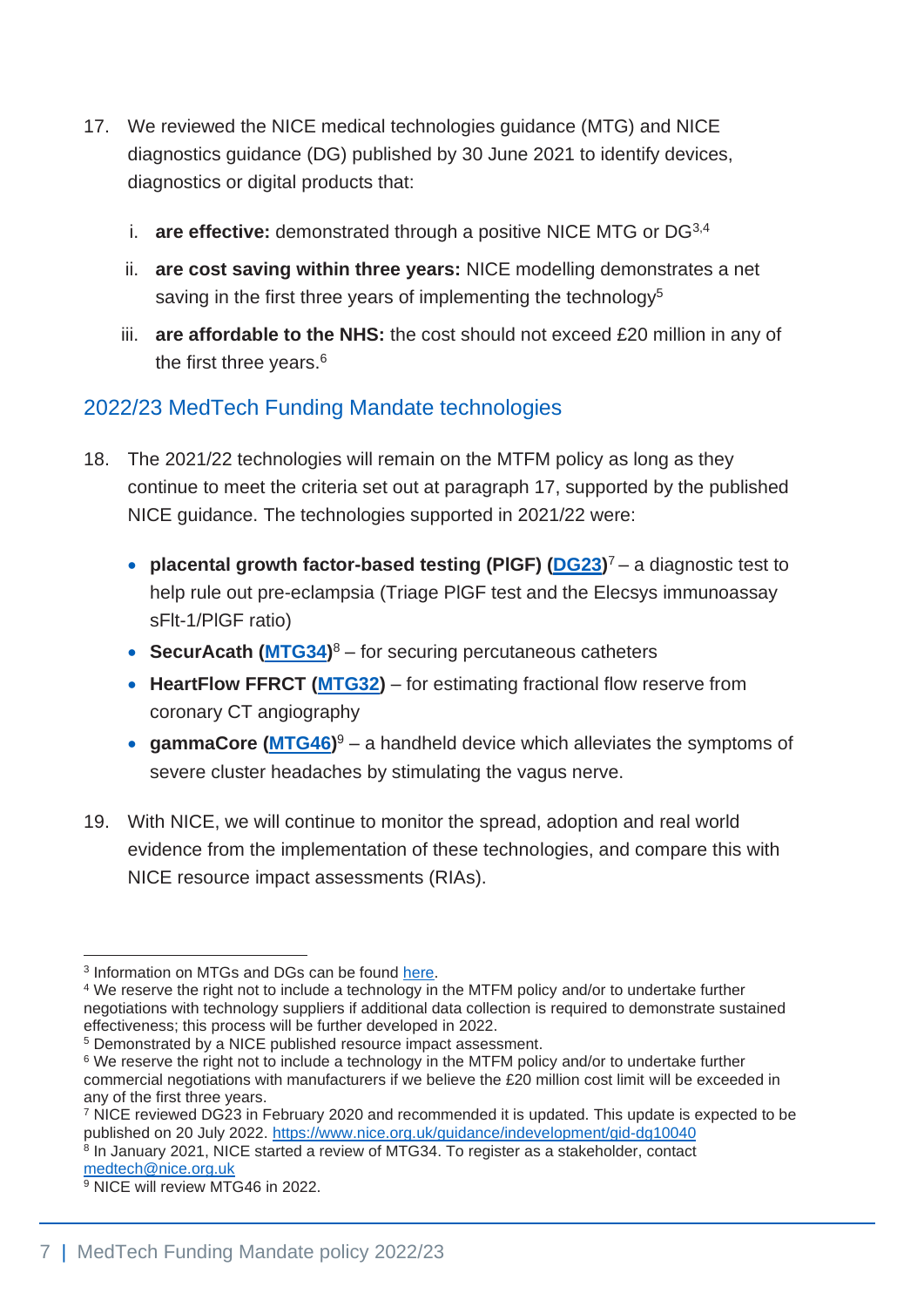- 20. NICE guidance updates will be reviewed when published to understand changes to MTFM policy eligibility criteria.
- 21. Should either of the above assessments mean that a technology no longer meets the criteria for MTFM policy support, this finding will be communicated by publishing updated policy guidance.
- 22. The clinical standards section has been removed from the policy guidance for 2022/23. Please refer to the NICE guidance to access this information.
- 23. For all technologies supported under the MTFM policy, please refer to the NICE guidance to understand implementation eligibility.
- 24. For HeartFlow, the requirement for providers to perform at least 300 cardiac CT scans a year has been removed, allowing additional provider sites to adopt the technology where they have an eligible patient population.
- 25. Seven more technologies will be supported by the MTFM policy in 2022/23, selected by applying the criteria set out at paragraph 17.
- 26. Four technologies are an alternative treatment to transurethral resection of the prostate (TURP) for benign prostatic hyperplasia:
	- **Greenlight [\(MTG29\)](https://www.nice.org.uk/guidance/mtg29)** uses a laser to reduce the size of an enlarged prostate
	- **Rezum [\(MTG49\)](https://www.nice.org.uk/guidance/mtg49)** uses water vapour to destroy excess prostate tissue
	- **Plasma System [\(MTG53\)](https://www.nice.org.uk/guidance/mtg53)** uses electrodes to cut out prostate tissue
	- **UroLift [\(MTG58\)](https://www.nice.org.uk/guidance/mtg58)** lifts and holds the enlarged prostate tissue away from the urethra, relieving the compression of this organ.
- 27. Three technologies are an alternative to more invasive procedures:
	- **Spectra Optia [\(MTG28\)](https://www.nice.org.uk/guidance/mtg28)** apheresis and cell collection platform for people with sickle cell disease who require automated red cell exchange
	- **XprESS Multi Sinus Dilation System [\(MTG30\)](https://www.nice.org.uk/guidance/mtg30)**  a sterile, single-use device for treating chronic sinusitis with a dilating balloon
	- **Thopaz+ [\(MTG37\)](https://www.nice.org.uk/guidance/mtg37)** a portable digital chest drain system which accurately monitors and records air leak and fluid drainage.
- 28. Further detail on these technologies can be found in [Annex 1.](#page-23-1)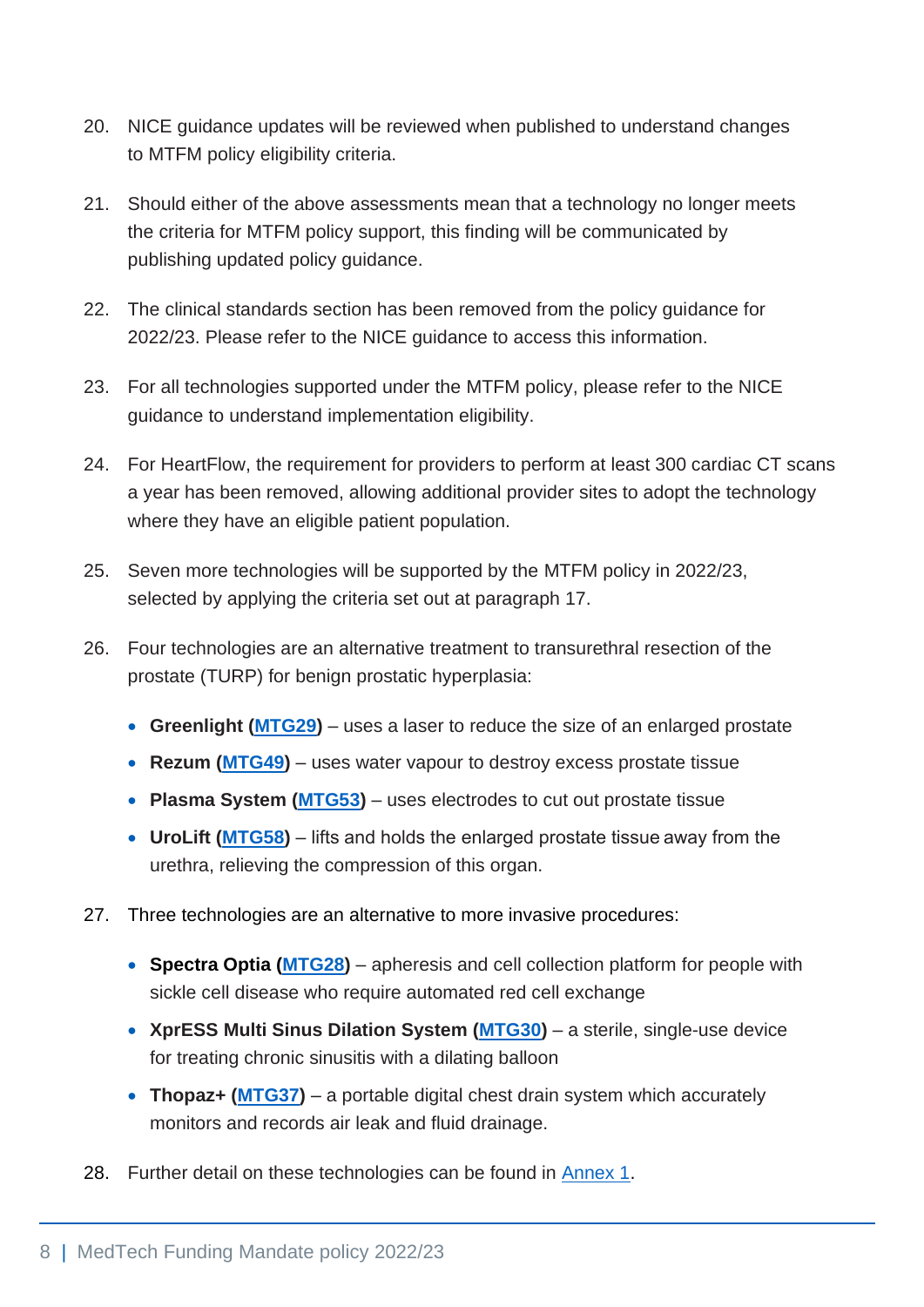- 29. All other technologies are funded by commissioners from existing allocations, except Spectra Optia.
- 30. Spectra Optia is for the treatment of sickle cell disease, which is part of the Blood and Infection National Programme of Care (NPoC) that provides leadership and oversight to six [Clinical Reference Groups](https://www.england.nhs.uk/commissioning/spec-services/npc-crg/blood-and-infection-group-f/f05/) (CRGs), one of which is for [haemoglobinopathies.](https://www.england.nhs.uk/commissioning/spec-services/npc-crg/blood-and-infection-group-f/f05/) These services are commissioned by NHS England. Therefore, Spectra Optia costs will be funded from existing NHS England allocations. The specific reimbursement methodology is still to be finalised.

#### <span id="page-9-0"></span>Communication of future changes to MTFM policy criteria and products

- 31. The MTFM policy will be published annually, following a guidance review and feedback improvement cycle, and will become effective on 1 April the following year.
- 32. NICE MTGs and DGs will be reviewed through the year prior to the updated MTFM policy becoming effective, and a list of technologies that meet the MTFM criteria will be published on the AAC webpages.
- 33. The technologies already covered by the MTFM policy will be subject to review to determine if any should be removed, including those for which NICE guidance has been significantly updated; alternative treatment or diagnostic options exist; or significant safety concerns have been raised. If any technologies are to be withdrawn, this will be signalled ahead of further policy publication, via the [MTFM](https://www.england.nhs.uk/aac/what-we-do/how-can-the-aac-help-me/the-medtech-funding-mandate/) [policy webpage.](https://www.england.nhs.uk/aac/what-we-do/how-can-the-aac-help-me/the-medtech-funding-mandate/)
- 34. Removal of technologies will be signalled in year via the webpage giving commissioners and providers who may be impacted by the change time to prepare.
- 35. Changes are also to be referenced in the annual [NHS operational planning and](https://www.england.nhs.uk/operational-planning-and-contracting/)  [contracting guidance.](https://www.england.nhs.uk/operational-planning-and-contracting/)
- 36. The technologies covered by the MTFM policy will be updated annually in related NHS England and NHS Improvement publications, including the National Tariff Payment System (NTPS) and NHS Standard Contract. These are typically published on the NHS England and NHS Improvement website between December and March and are subject to their own consultation processes.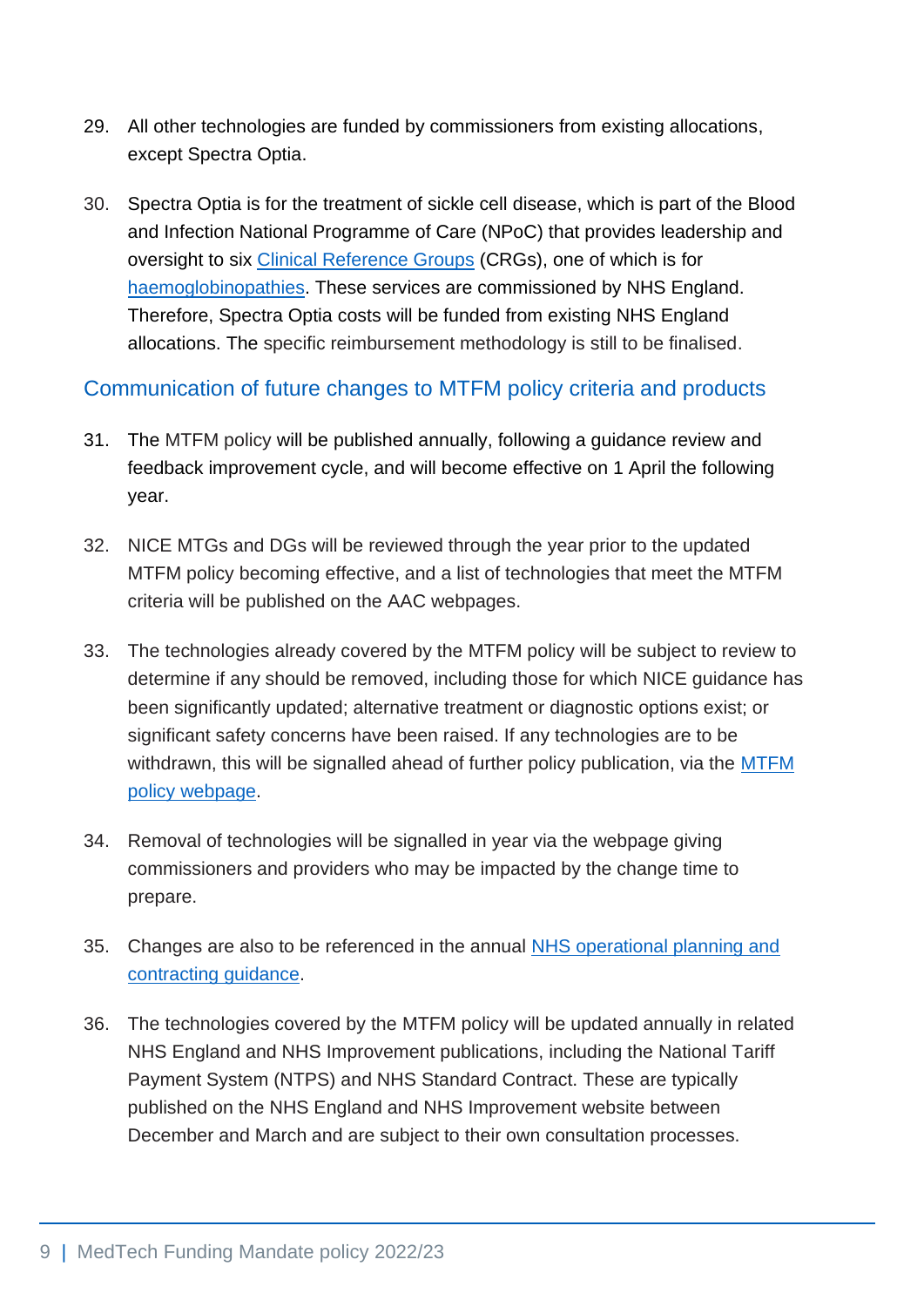- 37. In the [NHS Standard Contract,](https://www.england.nhs.uk/nhs-standard-contract/) General Service Conditions, section 2.2 states that "The Parties must comply, where applicable, with their respective obligations under, and with recommendations contained in, MTFM guidance".
- 38. The MTFM policy will be updated in line with any relevant and significant legislative changes.
- 39. We invite stakeholders to join our FutureNHS page to get the latest updates on the MTFM policy, including information on engagement events; the technologies supported; and planned publications, including the signalling of the next year's technologies. Please log onto FutureNHS [here](https://future.nhs.uk/) and search for the MTFM workspace to request membership.

## <span id="page-10-0"></span>NHS payment system

#### <span id="page-10-1"></span>Financial impact

- 40. The MTFM policy does not provide additional funding for the technologies it supports. Instead, it mandates commissioners to fund the MTFM technologies when clinically appropriate. The MTFM policy criteria ensure that technologies are cost saving within three years (see [criteria for inclusion\)](#page-6-3) as estimated by NICE RIAs.
- 41. The NICE RIAs for the seven technologies that meet the criteria for 2022/23 estimate that:
	- without implementation or continuation of use of these technologies, the cost of care would be around £498 million over five years
	- by implementing them, the cost of care reduces to £454 million over five years. Implementation would therefore achieve a net saving to the taxpayer of around £44 million over five years.
- 42. The savings analysis from NICE can be found in [Annex 2.](#page-27-1)
- 43. NICE also produces tools to help providers and commissioners understand the impact on their patient population; see [Annex 1.](#page-23-1)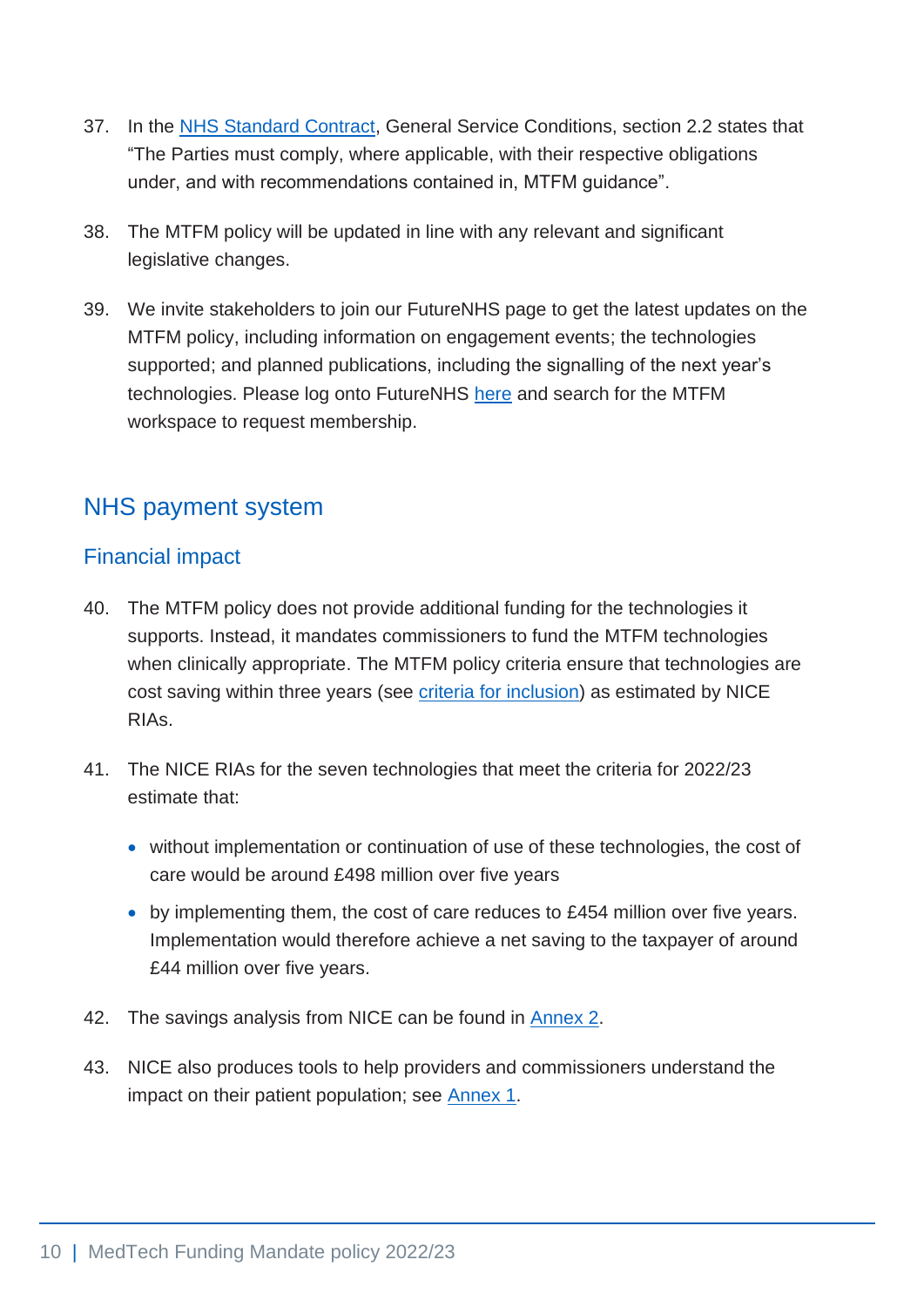#### <span id="page-11-0"></span>Innovation payment policy development

- 44. NHS England and NHS Improvement have identified payment and non-payment barriers to adoption and spread of innovation, and developed solutions to address these, including a new payment policy proposal and implementation guidance for the 2022/23 payment cycle.
- 45. Following engagement with clinicians, providers and commissioners, it has been proposed that payment for technologies should initially be excluded from the Aligned Payment and Incentive (API) policy.
- 46. The policy development addresses the issues experienced in 2021/22.
- 47. The intended reimbursement mechanism for 2021/22 was for commissioners to reimburse providers for the cost of the technologies, in addition to tariffs known as 'pass through' payments.
- 48. Due to COVID-19, the NTPS for 2021/22 was paused and system funding envelopes, comprising adjusted clinical commissioning group (CCG) allocations, system top-up and COVID-19 fixed allocation, and policy priorities were put in place.
- 49. Consequently, providers and commissioners approached the policy as an API<sup>10</sup> and found it difficult to navigate. Feedback from the sector was that this meant funding for MTFM technologies was either delayed or not approved.
- 50. The MTFM guidance in 2021/22 gave background information on blended payments. For 2022/23, API is the defined approach for blended payments.

#### <span id="page-11-1"></span>Funding the cost of the technologies

51. For 2022/23 the MTFM policy therefore continues to take a 'pass through' payment approach, where the commissioner is required to pay for the cost of MTFM technologies from existing allocations on a 'cost and volume' basis. The MTFM technologies will be excluded from the national prices with a list of technologies published in the tariff workbook (Annex A), on an 'innovative products' tab.<sup>11</sup>

<sup>&</sup>lt;sup>10</sup> Providers and commissioners should refer to the [NHS payment system](https://www.england.nhs.uk/pay-syst/) for rules and guidance on API models.

<sup>&</sup>lt;sup>11</sup> Changes to NHS payment processes may be required in 2022/23 in response to the ongoing pandemic.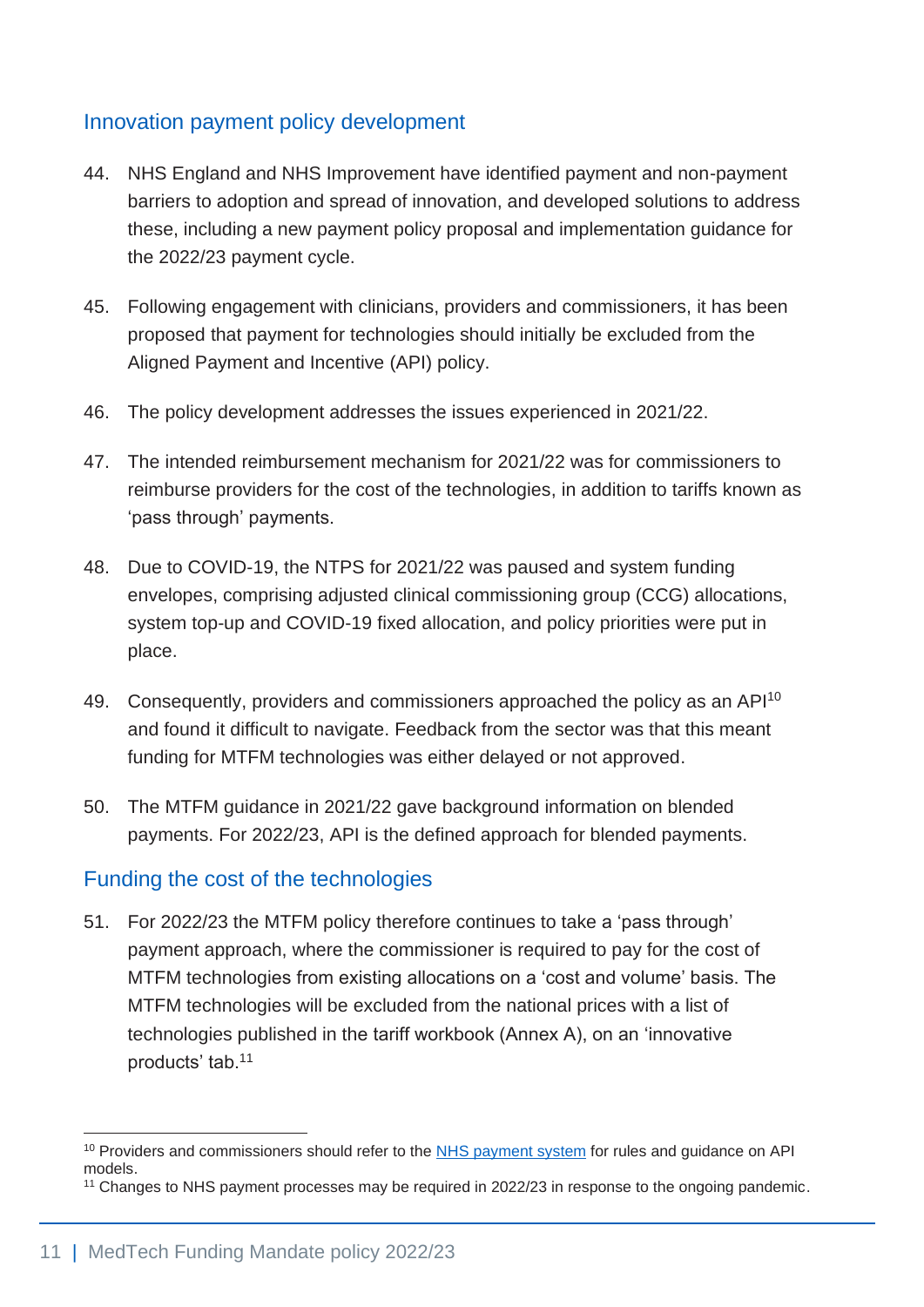- 52. Items on the innovative products list are subject to NTPS local pricing rule 3, which stipulates that the price the commissioner pays must reflect actual costs, the prices set under any applicable procurement framework, or a reference price set by NHS England and NHS Improvement, whichever is the lowest.
- 53. For 2022/23 NHS England and NHS Improvement will not set any reference prices for the technologies supported; therefore, actual cost to providers should be reimbursed by commissioners.
- 54. The purchase of a new Spectra Optia apheresis machine will be a capital purchase and should be added by providers to their priority capital spend list. On the completion and approval of a business case, the depreciation will be reimbursed by the NHS England Specialised Commissioning devices programme<sup>12</sup>.

#### <span id="page-12-0"></span>Funding the cost of implementation

- 55. Pass through payment for the technologies does not include implementation or running costs: this was highlighted as a barrier to adoption. Therefore, as part of the NHS payment system consultation,<sup>13</sup> the payment policy proposes that the API fixed payment between commissioners and providers is adjusted accordingly for these costs in 2022/23.
- 56. AHSNs have been commissioned to support local systems with implementation plans and can help providers understand the implementation costs of the different technologies.

#### <span id="page-12-1"></span>Tools to support commissioner agreements

- 57. The NHS England and NHS Improvement innovation payment project is developing guidance to help commissioners and providers navigate the payment system for 2022/23. Providers and commissioners need to understand both the implementation and any potential running costs of introducing a new technology to a specialty, to include these costs in the fixed element of their agreements. 14
- 58. NICE provides tools and resources as part of the published MTG or DG guidance to help with this. NHS England and NHS Improvement, the AHSNs and technology

<sup>&</sup>lt;sup>12</sup> Exact details to be finalised.

<sup>&</sup>lt;sup>13</sup> The latest tariff development information can be found [here.](https://www.england.nhs.uk/pay-syst/national-tariff/developing-the-national-tariff/)

<sup>14</sup> Financial processes may be impacted in 2022/23 by pandemic response financial guidance, so are subject to change.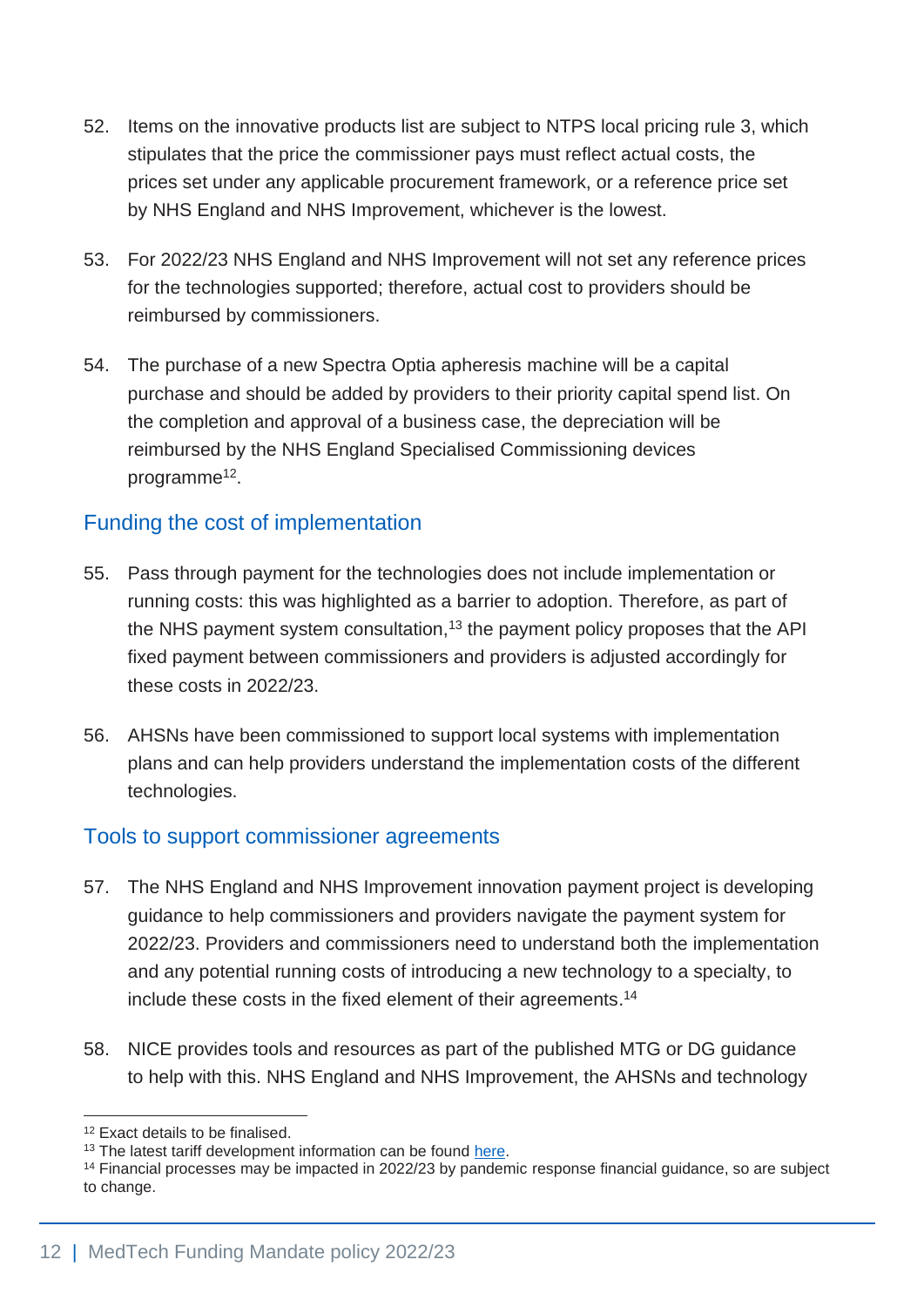suppliers will build business cases and case studies to help understand the technologies and their benefits; these will be available on the [FutureNHS page.](https://future.nhs.uk/Home/grouphome)

## <span id="page-13-0"></span>National Cost Collection 2022

- 59. The 2022 National Cost Collection will include cost and activity data for the technologies supported in the 2021/22 MTFM policy.
- 60. The four technologies supported in 2021/22 were all centrally funded by the ITP programme, with payments made directly to the supplier at zero cost to providers. From April 2021, it was the providers responsibility to pay for the technologies themselves, meaning their costs are now known and can be included in local service-line reporting (SLR) information<sup>15</sup> and in the [National Cost Collection data](https://www.england.nhs.uk/national-cost-collection/) in 2022.
- 61. For the National Cost Collection in 2022, NHS England and NHS Improvement have added a new functionality to the [integrated technical document](https://www.england.nhs.uk/publication/approved-costing-guidance-2021-integrated-prescribed-guidance-and-tools/) to enable providers to identify the technologies supported by the MTFM policy in their cost data.
- 62. Also, NHS provider costing practitioners should use a new collection resource code to identify the cost of the technologies supported by the MTFM policy in their submissions. This code will enable NHS England and NHS Improvement to analyse the use of the technologies nationally and facilitate benchmarking and opportunity analysis within The Model Health System, a data-driven improvement tool enabling quality and productivity benchmarking.<sup>16</sup>
- 63. National cost data will also enable local and national analysis to demonstrate the cash-releasing and resource-saving benefits from adopting the technologies in the MTFM policy.

<sup>15</sup> SLR is not mandated and frequency of reporting is locally determined. Contact your provider's costing teams for more information.

<sup>16</sup> [https://feedback.model.nhs.uk/knowledgebase/articles/1123735-introduction-to-the-model-health](https://feedback.model.nhs.uk/knowledgebase/articles/1123735-introduction-to-the-model-health-system)**[system](https://feedback.model.nhs.uk/knowledgebase/articles/1123735-introduction-to-the-model-health-system)**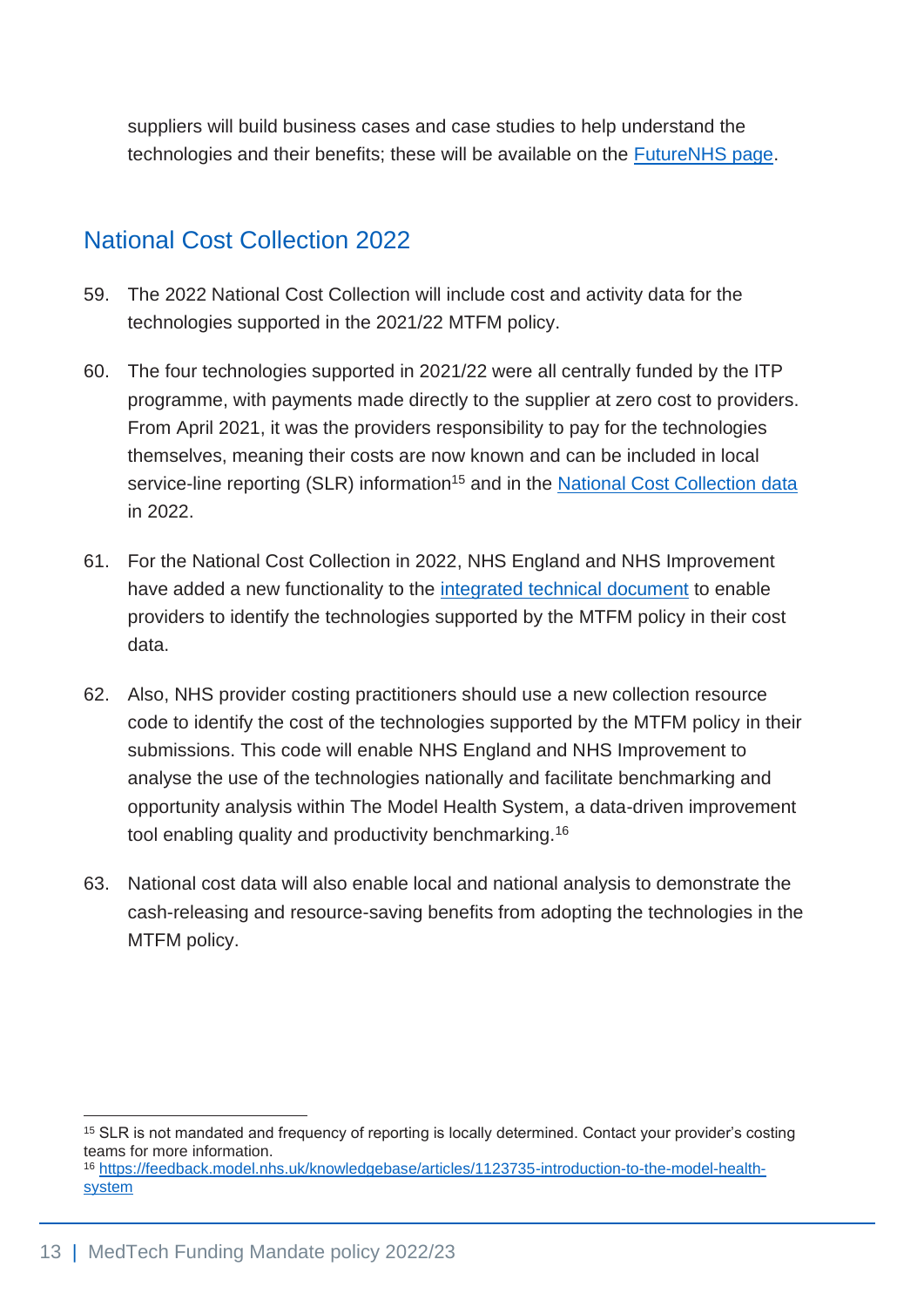## <span id="page-14-0"></span>Procurement of MTFM technologies

- 64. During engagement events, both providers and commissioners proposed using the NHS England Specialised High Cost Tariff Excluded Devices (HCTED) programme using the NHS Supply Chain procurement route to enable easier reimbursement of pass through payments for technologies. All stakeholders agreed this is the best option for the MTFM policy.
- 65. Technologies included in the MTFM policy should be procured through the relevant NHS Supply Chain framework; procurement should not be individually negotiated with suppliers.
- 66. At the time of publication, NHS England and NHS Improvement are working with NHS Supply Chain and a phased approach will be required. Updated guidance will be issued and any developments will be communicated on the [MTFM policy](https://www.england.nhs.uk/aac/what-we-do/how-can-the-aac-help-me/the-medtech-funding-mandate/) [webpage](https://www.england.nhs.uk/aac/what-we-do/how-can-the-aac-help-me/the-medtech-funding-mandate/) and the [Future NHS page.](https://future.nhs.uk/Home/grouphome)
- 67. Once technologies are moved onto the new reporting framework, commissioners will receive a monthly report from NHS England detailing the products purchased via the central procurement route for providers within their system. This should be used by commissioners as the basis for reimbursement for each provider. The provider will also receive a copy as part of the HCTED process.
- 68. It will be the commissioner's responsibility to reimburse the providers for the MTFM technologies.
- 69. It will be the provider's responsibility to ensure they are purchasing through NHS Supply Chain, or reimbursement will not be actioned.
- 70. Providers of NHS-funded services can set up an NHS Supply Chain account [here.](https://www.supplychain.nhs.uk/customer-service/create/catalogue-and-ordering/)
- 71. Non-NHS providers of NHS-funded services can apply for an NHS Supply Chain account [here.](https://www.supplychain.nhs.uk/customer-service/create/private-customers/)
- 72. Detailed step-by-step guidance for ordering via the NHS Supply Chain online catalogue is available [here.](https://wwwmedia.supplychain.nhs.uk/media/UG-Online-Catalogue-Guidance-Notes-15-august-2019.pdf)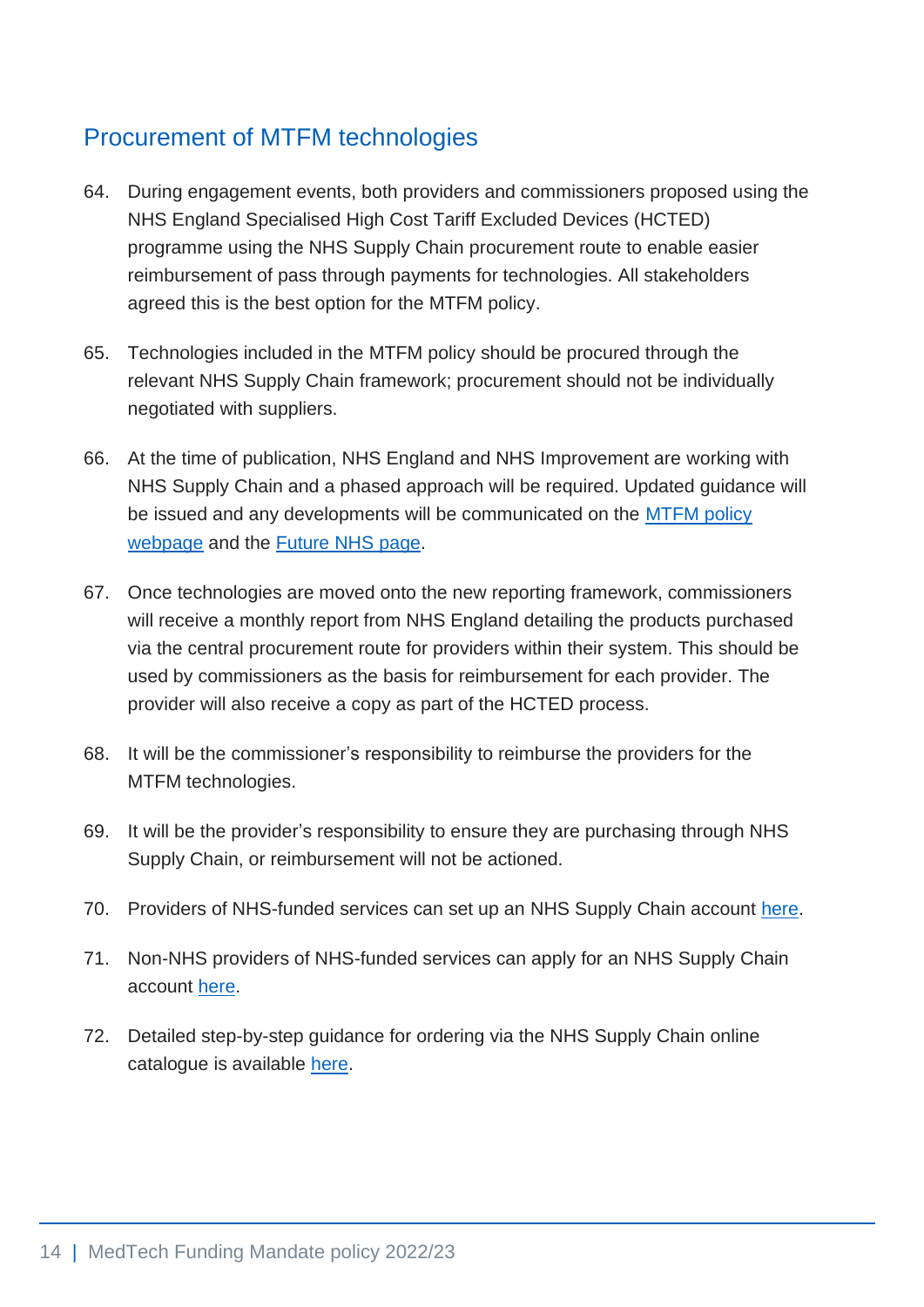## <span id="page-15-3"></span><span id="page-15-0"></span>Performance and evaluation

#### <span id="page-15-1"></span>Spread and adoption of MTFM technologies

- 73. NHS England and NHS Improvement will review the stage of adoption of MTFM technologies, by provider site, using the AHSN Quarterly Assurance Reporting Tool (QART). This informs the reporting for the AAC scorecard, which is published on FutureNHS<sup>17</sup> and is used to demonstrate the stage of adoption each provider is at for each MTFM technology.
- 74. The reporting identifies which providers and commissioners have yet to adopt technologies, supporting discussion on barriers and helping them learn from other providers and commissioners that have successfully adopted.
- 75. NHS England and NHS Improvement are also working with the Model Health System to develop a new innovation opportunity dashboard. Providers and commissioners will be able to access this to see which integrated care systems have implemented the MTFM technologies and the patient and system outcomes from doing so.

#### <span id="page-15-4"></span><span id="page-15-2"></span>Monitoring compliance

- 76. The 2022/23 [NHS Standard Contract](https://www.england.nhs.uk/nhs-standard-contract/22-23/) will "require both commissioners and providers of NHS-funded services to comply, as relevant, with their obligations under, and any recommendations contained in, the MedTech Funding Mandate". This builds on the existing contractual requirement to have regard for guidance published by NICE. To be compliant, we would expect eligible patients to be able to access the technologies supported by the policy.
- 77. This would not be required where the NICE recommendations are not relevant to the organisation (e.g. the provider does not provide services for the specific patient cohort the technology supports, or an alternative treatment is more appropriate for these patients).
- 78. Technologies included in the MTFM policy have been proven to support safe and effective care and their use by a service can be used as evidence by the Care Quality Commission (CQC) that a provider is meeting its regulatory requirements.

<sup>&</sup>lt;sup>17</sup> Access to the AAC scorecard dashboard on FutureNHS can be requested [here.](https://future.nhs.uk/irls/grouphome)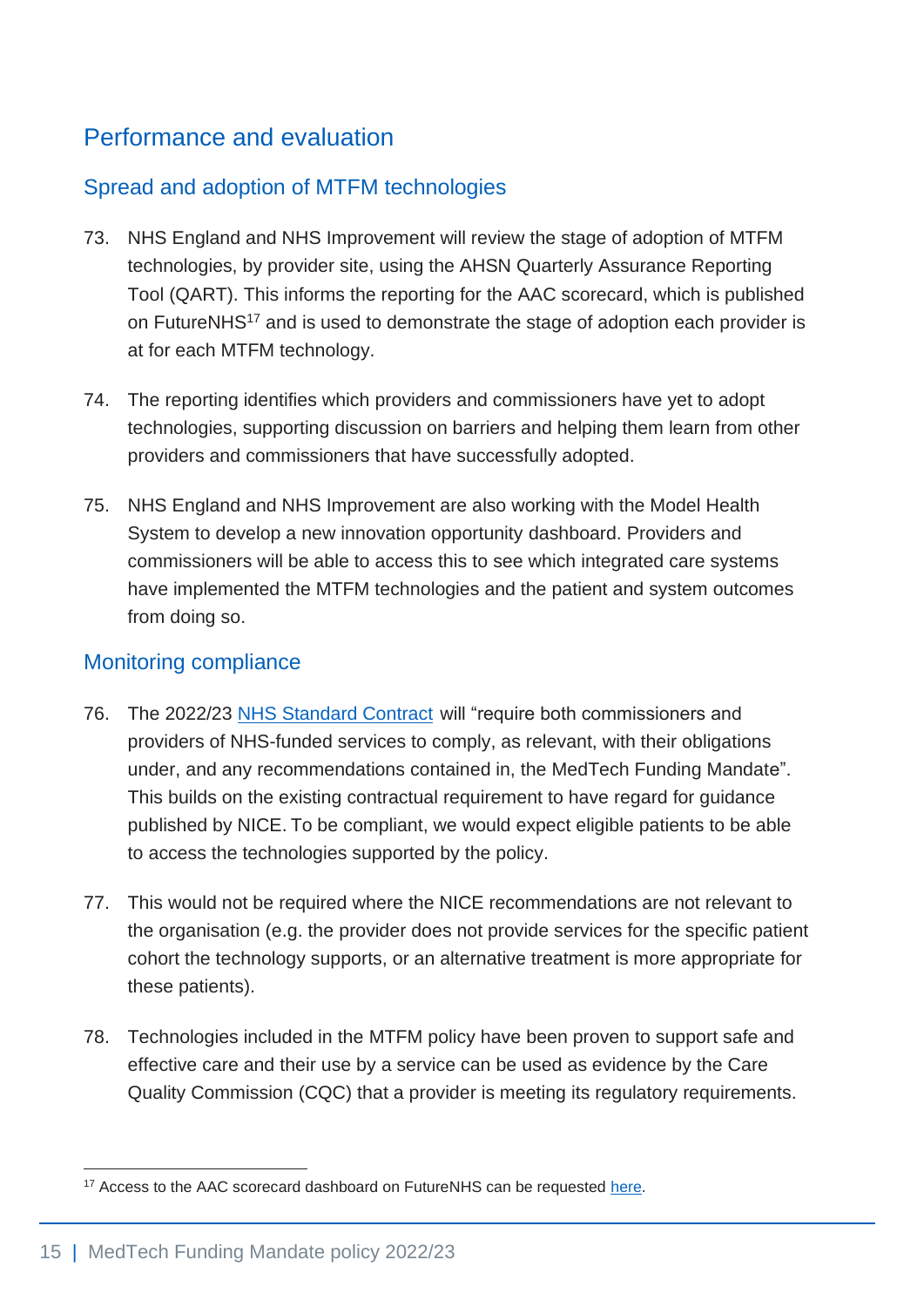- 79. Together with the strengthened NHS Standard Contract requirement to comply with the MTFM, and patient awareness that these technologies must be a treatment option in line with NICE recommendations, provider organisations may wish to review how they demonstrate their compliance with the MTFM.
- 80. Examples of how NHS commissioners and providers of NHS-funded services can evidence compliance with MTFM policy guidance include:
	- i. ICSs publishing policy statements, service-level agreements and/or contracts to demonstrate funding is in place and that they require innovations covered by the MTFM policy to be available for use, in consultation with the patient, and when recommended by NICE as part of their treatment pathway.
	- ii. Providers of NHS-funded services publishing their policies and clinical care pathways to demonstrate that innovations covered by the MTFM policy are available and evidenced as part of the Safe, Effective and/or Well Led sections of the CQC assessment framework.
	- iii. Organisations publishing audit data and patient surveys to demonstrate the use of technologies covered by the MTFM policy.
- 81. We will continue to work with the AHSNs and NHS Supply Chain to track the uptake of the technologies covered by the MTFM policy. Uptake data will be included in the AAC scorecard and monitored through the AAC board.<sup>18</sup> When NHS England and NHS Improvement are made aware of non-compliance through NHS Supply Chain and AHSN QART data, we will seek to engage with the relevant providers and commissioners to provide support, and understand barriers and how to overcome these. This will ensure the MTFM policy aim of equitable health access across England is achieved.

## <span id="page-16-0"></span>Implementation support

#### <span id="page-16-2"></span><span id="page-16-1"></span>Academic Health Science Networks

- 82. Providers of NHS-funded services and NHS commissioners have access to implementation support from the 15 AHSNs across England.
- 83. NHS England established the AHSNs in 2013 to spread innovation, improve health and generate economic growth. Each AHSN works across a distinct geography

<sup>&</sup>lt;sup>18</sup> Further details about the AAC can be found [here.](https://www.england.nhs.uk/aac/what-we-do/how-can-the-aac-help-me/the-medtech-funding-mandate/)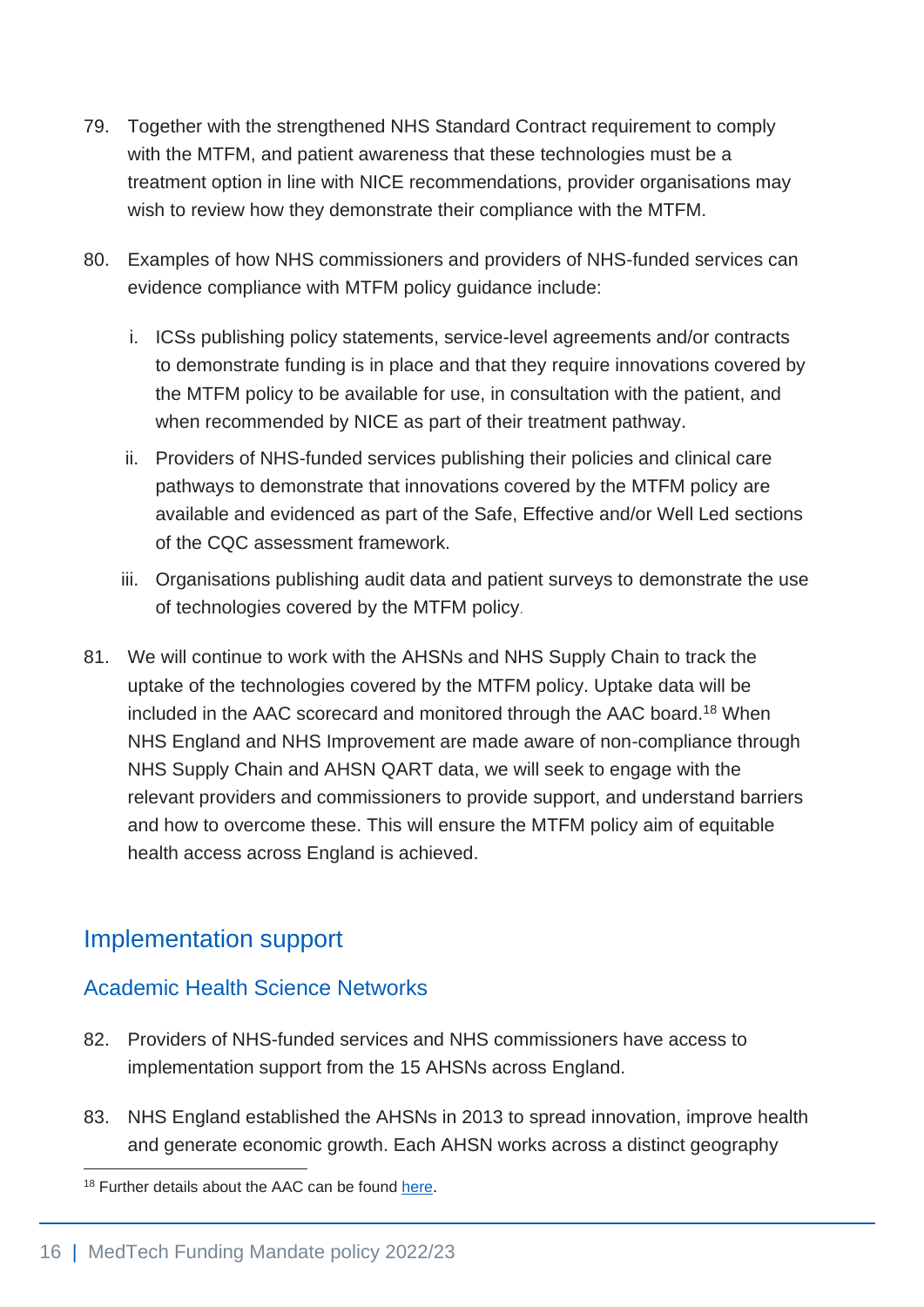serving a different population in each region and is connected to the regional and local NHS structures.

- 84. AHSNs connect NHS and academic organisations, local authorities, charities and industry, and provide a range of practical support to facilitate change across health and social care economies.<sup>19</sup>
- 85. The AHSNs have extensive experience of implementing these technologies in the NHS, having supported the national adoption and spread component of the ITT/ITP programmes.
- 86. The AHSNs can link provider clinical teams to the corporate teams and commissioners, assist planning discussions and support business case development for initial and/or sustained adoption.
- 87. To contact your local AHSN for support, please visit this [webpage.](https://www.ahsnnetwork.com/contact-the-ahsn-network)

#### <span id="page-17-1"></span><span id="page-17-0"></span>NICE tools and resources

- 88. NICE develops tools to help providers of NHS-funded services implement NICE guidance. These include:
	- i) costing statements/resource impact reports explaining the resource impact guidance
	- ii) resource impact templates to help local areas assess the financial impact of the guidance
	- iii) general implementation materials outlining how to put guidelines into practice
	- iv) specific examples, developed with providers that have implemented the technologies, include:
		- plain language 'information for the public' summaries of the technologies
		- shared learning case studies from NHS organisations that have implemented the technologies
		- checklists
		- data protection agreements.

<sup>19</sup> <https://www.ahsnnetwork.com/>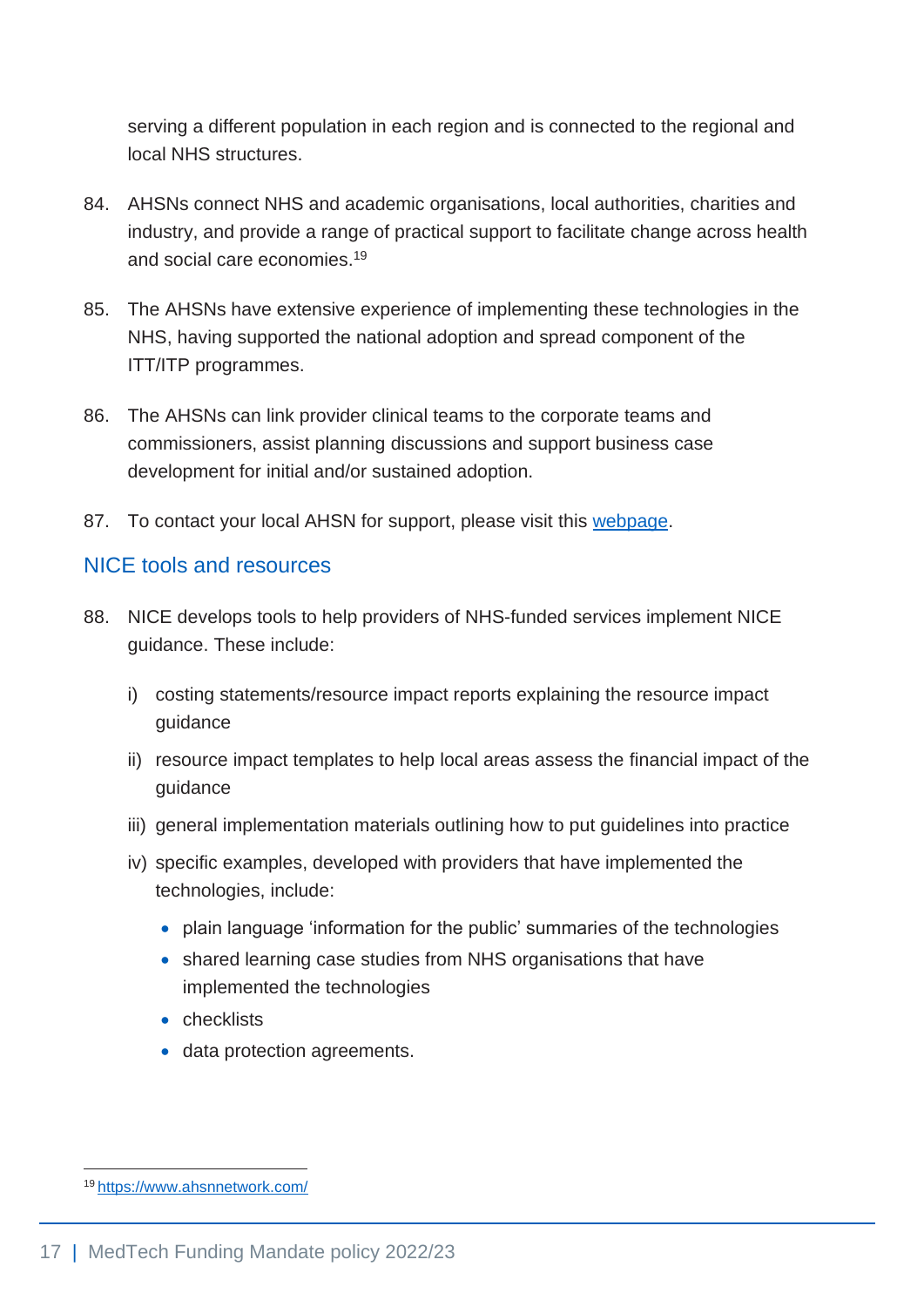89. Links to the NICE implementation support materials for these technologies are provided in [Annex 1.](#page-23-1)

### <span id="page-18-0"></span>Roles and responsibilities

- 90. This section describes the roles and key responsibilities for various MTFM policy stakeholders including:
	- suppliers of technologies included on the policy
	- NHS England and NHS Improvement
	- AHSN technology leads
	- individual AHSNs
	- NHS providers corporate teams
	- NHS providers clinical teams
	- NHS commissioners (ICSs).<sup>20</sup>

#### <span id="page-18-2"></span><span id="page-18-1"></span>Suppliers of technologies supported by the MedTech Funding Mandate

- 91. Technology suppliers are expected to:
	- consider additional resource and capacity for the scaling up of their business to meet increased demand if this is relevant
	- produce high quality business cases for commissioner funding if providers require funding to purchase the technology
	- work with NHS Supply Chain in readiness for the effective date and onboard their respective providers
	- support AHSNs with relevant communications and engagement including action learning sets; and support clinicians in relevant discussions about the technology
	- adhere to the code of conduct as set out by the **Association of British** [HealthTech Industries \(ABHI\)](https://www.abhi.org.uk/) or [MedTech Europe](https://www.medtecheurope.org/resource-library/medtech-europe-code-of-ethical-business-practice/) and respect that being

<sup>&</sup>lt;sup>20</sup> Policy guidance will be reviewed in year to assess the impact on key stakeholders of any legislative change arising from the Health and Care Bill.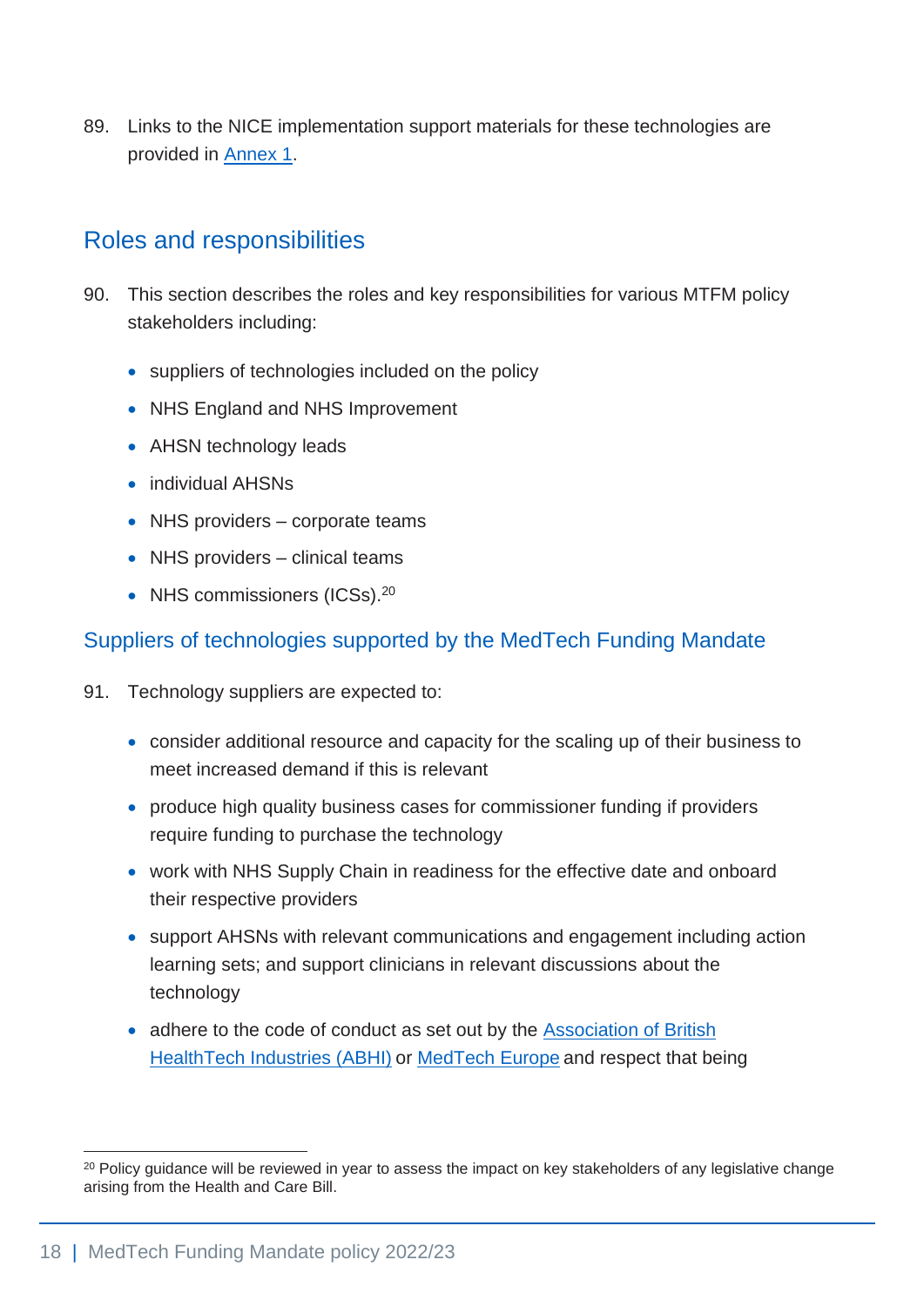included in the MTFM policy is not a sales opportunity: the focus is equitable patient access.

#### <span id="page-19-0"></span>NHS England and NHS Improvement

- 92. NHS England and NHS Improvement are expected to:
	- engage with NICE, AHSNs, Supply Chain Coordination Ltd (SCCL) and NHS Supply Chain<sup>21</sup> to develop and improve MTFM policy documents and operational processes
	- produce MTFM policy documents, tools and engagement pieces, including for patient and public involvement
	- prepare AHSN leads and suppliers for 1 April 2022 by sharing knowledge on NHS processes including, but not limited to, procurement and funding mechanisms
	- support non-compliance resolution to ensure the aims of the MTFM policy are being met
	- support resolution of issues should any concerns be raised in relation to the technology suppliers' business conduct.

#### <span id="page-19-2"></span><span id="page-19-1"></span>AHSN technology leads

- 93. AHSN technology leads are expected to:
	- lead AHSN baselining activity for technologies to understand current uptake across England and work with NICE on findings
	- develop a suite of implementation support tools for all AHSNs and system stakeholders to use in product adoption and spread, including an implementation toolkit and business case template, by working with NICE and the product supplier
	- be the focal point for gathering learning from across the AHSNs on barriers and success stories
	- help to overcome clinical barriers to adoption by offering advice and guidance to all AHSNs, working with clinical champions where appropriate
	- work with NHS England and NHS Improvement to develop case studies and deliver engagement pieces, including webinars, to support implementation and spread

<sup>&</sup>lt;sup>21</sup> SCCL is the management function for the NHS Supply Chain operating model.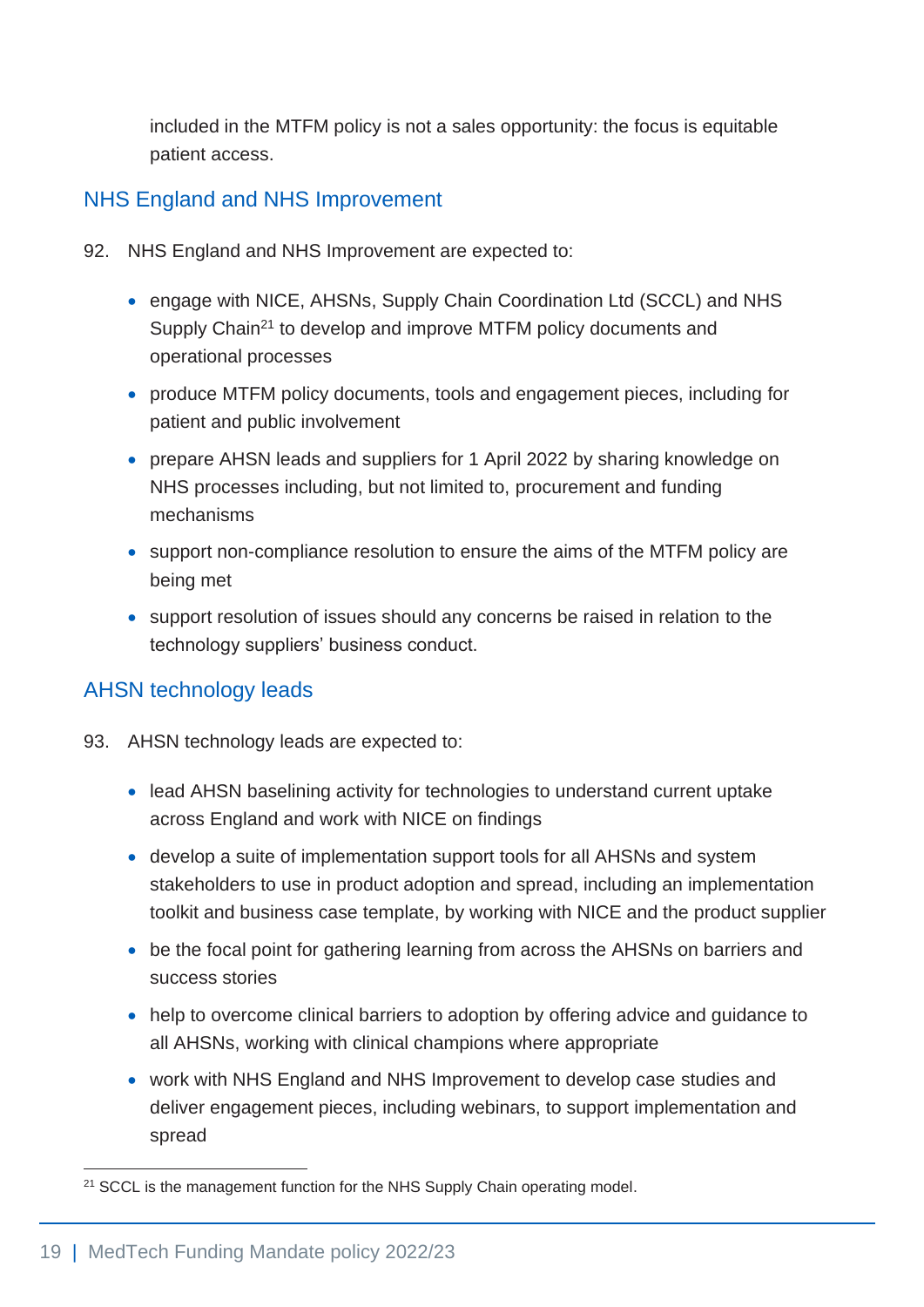• report national progress to the AHSN National Programme Director to support governance processes.

#### <span id="page-20-0"></span>Individual AHSNs

- 94. Individual AHSNs are expected to:
	- support business case production by sharing templates and examples, and with quality assurance
	- understand adoption status across all eligible provider sites
	- raise awareness of MTFM policy and products across the local system
	- be honest brokers between product suppliers and NHS teams
	- share best practice in implementation from other NHS systems
	- support collection of evidence to demonstrate impact of the product
	- when alternative technologies to those supported by the MTFM policy are in place, support the collation of evidence to demonstrate equivalent outcomes for discussion with the IRLS team and NICE
	- capture and report barriers and issues from across the AHSN network (the collective of all 15 individual AHSNs) to share with the IRLS team and NICE
	- escalate non-compliance to the IRLS team by sharing all available knowledge and understanding

#### <span id="page-20-2"></span><span id="page-20-1"></span>NHS providers – corporate teams

- 95. Provider corporate teams are expected to:
	- familiarise themselves with the MTFM policy guidance
	- work with AHSN and local teams to understand which technologies their health system is eligible to provide<sup>22</sup>
	- engage with NHS England and NHS Improvement national payment system guidance, tools and communications that support the MTFM policy
	- work with commissioners to understand the initial funding requirements to implement technologies, future financial benefits and the value of future capacity benefits

<sup>&</sup>lt;sup>22</sup> Information in the NICE guidance together with the tools and resources will assist.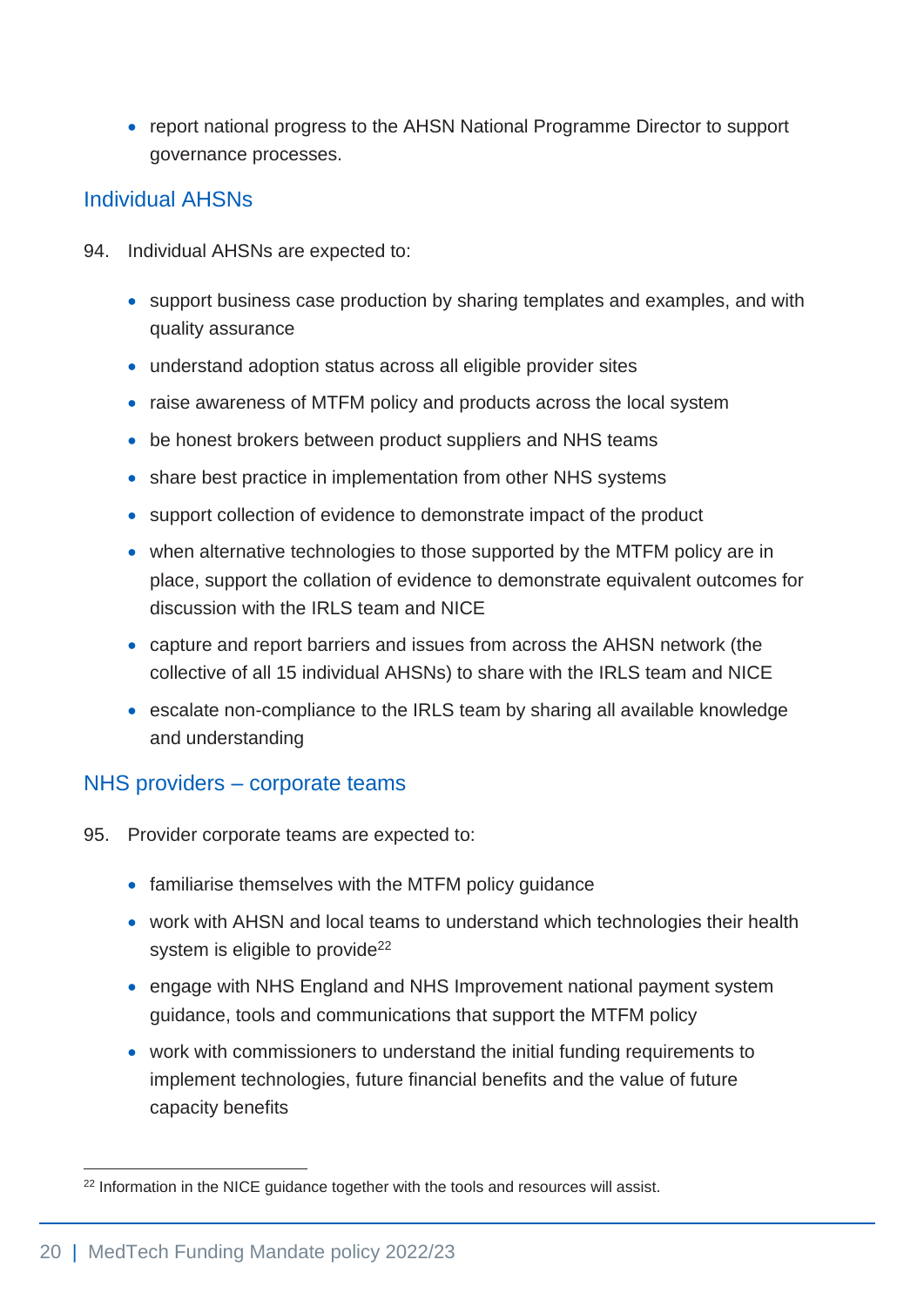- collaborate with AHSN and clinical teams to understand the technologies and their respective benefits to services
- engage commissioning and costing teams to plan current and future contracting arrangements that include the MTFM technologies
- join the MTFM Futures<sup>23</sup> NHS workspace to be aware of any planned engagement events and policy developments.

#### <span id="page-21-0"></span>NHS providers – clinical teams

- 96. Provider clinical teams are expected to:
	- collaborate with AHSNs and suppliers to understand the technologies and their respective benefits to services
	- engage with their corporate teams to help them understand which technologies the provider is eligible to provide in line with NICE guidance<sup>24</sup>
	- raise patient awareness of new available treatments and their benefits to patients
	- work with specialty clinicians to prepare for changes to care pathways
	- agree the expected level of activity for each technology in 2022/23
	- promote service improvements with primary care services
	- record outcomes and benefits data achieved through technologies and share appropriately
	- join the MTFM Futures NHS workspace, which provides updates on planned engagement events and policy developments.

#### <span id="page-21-2"></span><span id="page-21-1"></span>NHS commissioners (ICSs)

- 97. NHS commissioners (ICSs) are expected to:
	- familiarise themselves with the MTFM policy guidance
	- engage with NHS England and NHS Improvement national payment system guidance, tools and communications that support the MTFM policy
	- identify local patient populations that technologies will benefit (using NICE resource impact templates)

<sup>&</sup>lt;sup>23</sup> Once you have access to FutureNHS, you will find the [MTFM page.](https://future.nhs.uk/MTFM/grouphome)

<sup>24</sup> Links to the NICE guidance are given in Annex 1.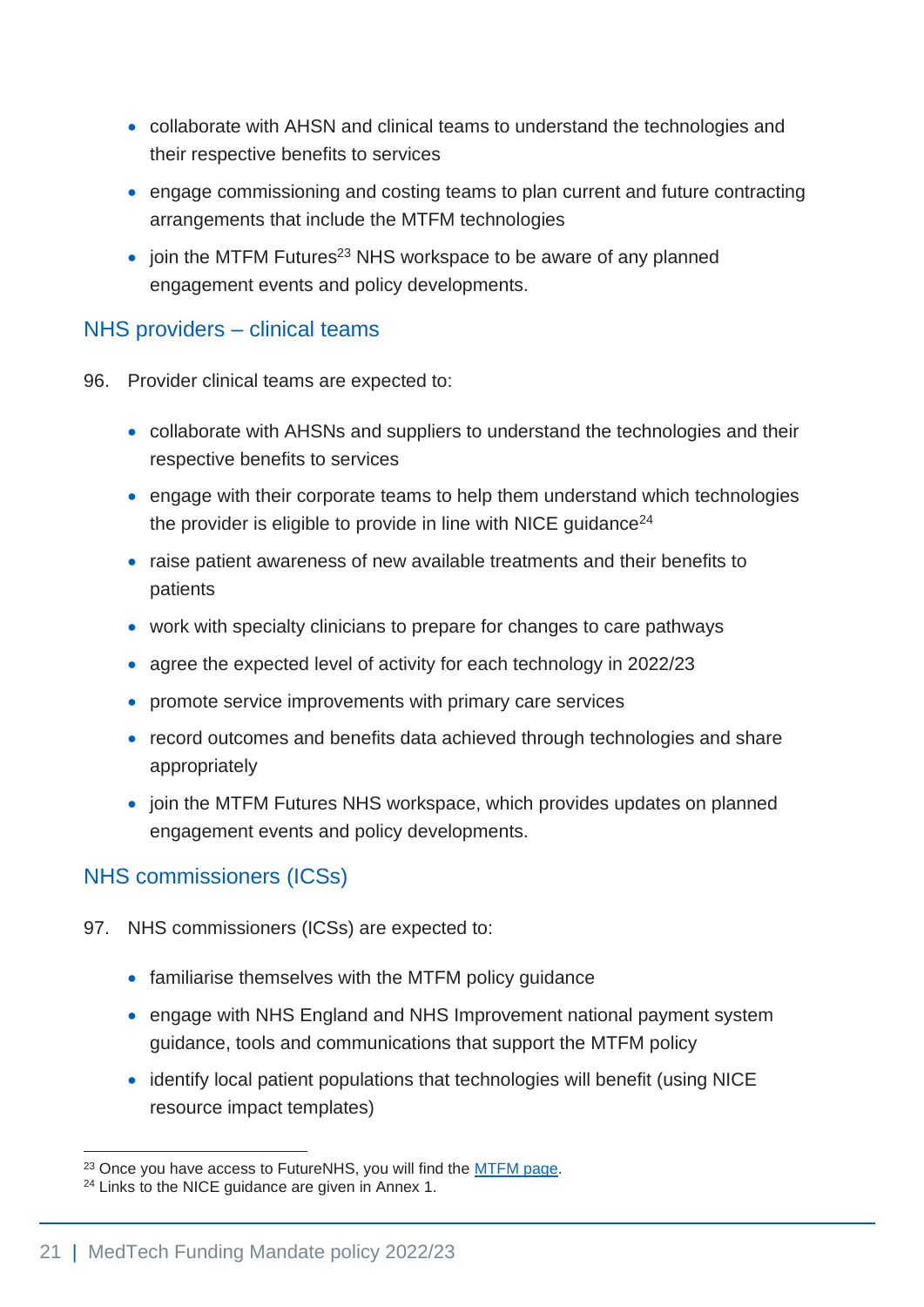- engage with providers to agree projected activity and how this fits with contractual arrangements
- work with providers and ensure funding is made available
- monitor evidence of spread and adoption, and benefits to patients
- join the MTFM Futures NHS workspace, which provides updates on planned engagement events and policy developments.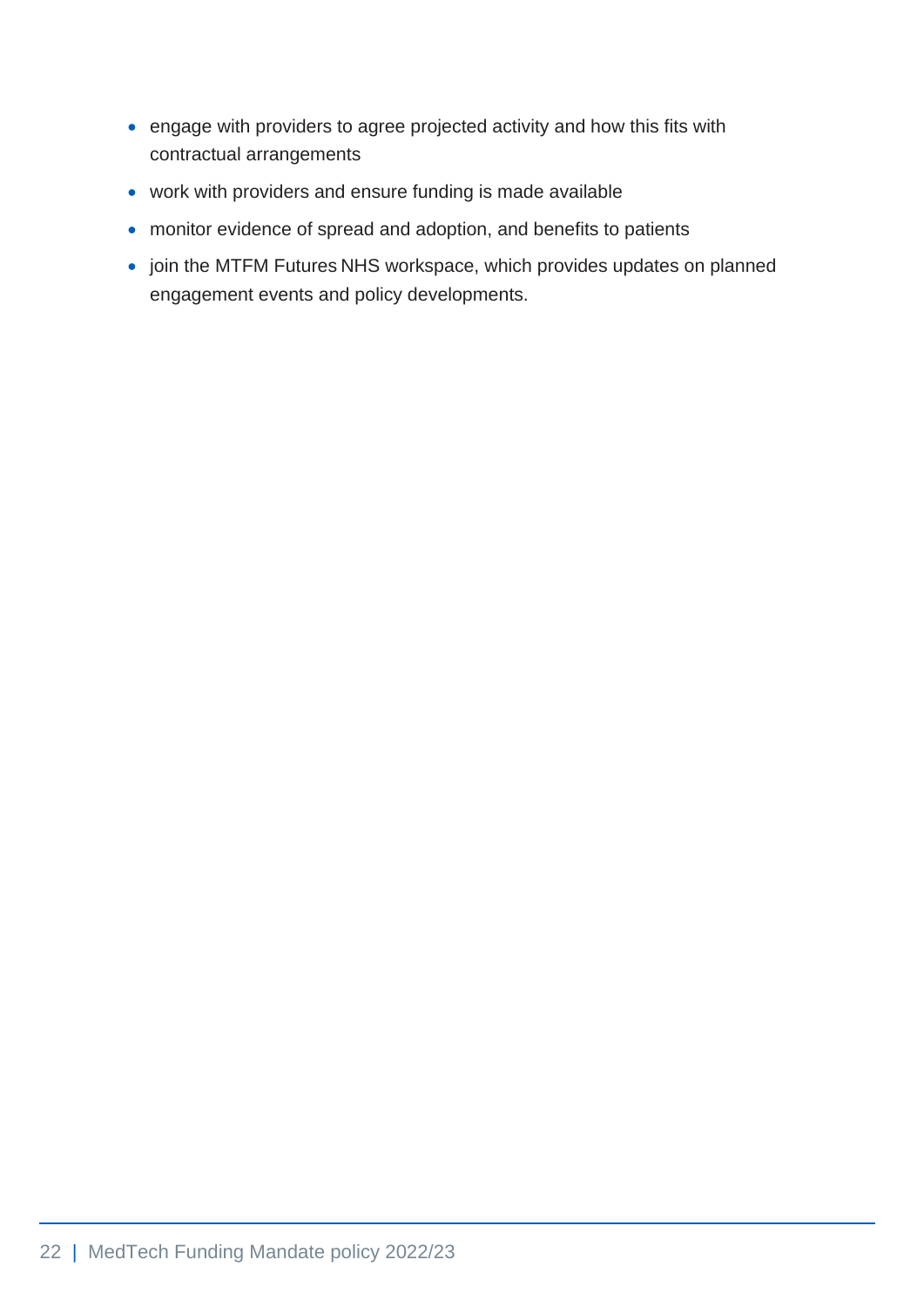## Annex 1: Innovations supported by the MedTech Funding Mandate from 1 April 2022

<span id="page-23-1"></span><span id="page-23-0"></span>

| <b>NICE</b><br>reference         | <b>Description of innovation</b>                                                                                                                                                                            | <b>Clinical benefit (as stated by</b><br>NICE)                                                                                                                                                                                                                                                                                                                                                                                                                                  | <b>Patient benefit (as stated by NICE)</b>                                                                                                                                                                                                                                                                                                                                                    | <b>Link to NICE</b><br>guidance and<br>product website                                        |
|----------------------------------|-------------------------------------------------------------------------------------------------------------------------------------------------------------------------------------------------------------|---------------------------------------------------------------------------------------------------------------------------------------------------------------------------------------------------------------------------------------------------------------------------------------------------------------------------------------------------------------------------------------------------------------------------------------------------------------------------------|-----------------------------------------------------------------------------------------------------------------------------------------------------------------------------------------------------------------------------------------------------------------------------------------------------------------------------------------------------------------------------------------------|-----------------------------------------------------------------------------------------------|
| <b>MTG32</b><br><b>HeartFlow</b> | <b>HeartFlow FFRCT estimates</b><br>fractional flow reserve from coronary<br>CT angiography (CCTA) for patients<br>with stable, recent-onset chest pain.                                                    | HeartFlow FFRCT is as accurate as<br>CCTA in excluding coronary<br>artery disease and characterises the<br>coronary arteries from both functional<br>and anatomical perspectives,<br>differentiating between ischaemic and<br>non-ischaemic vessels in a way that<br>CCTA cannot. The coronary lesions<br>responsible for coronary artery disease<br>can be identified without the<br>need for invasive procedures and<br>further non-invasive tests.                           | Replaces the need for an invasive<br>procedure in a specialist<br>cardiology procedure suite.<br>Reduced length of stay.<br>Reduced hospital visits as multiple<br>diagnostic tests such as exercise<br>tests and stress tests are not<br>required.<br>Faster diagnosis.<br>Reduced waiting times for patients<br>waiting for a procedure in the<br>specialist cardiology procedure<br>suite. | https://www.nice.<br>$\bullet$<br>org.uk/guidance/<br>mtg32<br>https://www.heart<br>flow.com/ |
| MTG34<br><b>SecurAcath</b>       | SecurAcath is a device to secure<br>peripherally inserted central catheters<br>(PICCs) and should be considered for<br>any PICC with an anticipated medium<br>to long-term dwell time (15 days or<br>more). | SecurAcath is easy to insert, well<br>tolerated, associated with a low<br>incidence of catheter-related<br>complications and does not usually<br>need to be removed while the catheter is<br>in place. Clinical benefits include no<br>interruptions or delays from<br>the catheter becoming dislodged.<br>SecurAcath improves vessel preservation<br>and reduces need for re-insertions. There<br>are also fewer complications such as<br>migration, thrombosis and infection. | No risk of medical adhesive-related<br>skin injury.<br>No requirement for frequent<br>adhesive fixing changes.<br>• Reduced risk of interruption to<br>treatment.<br>Reduced risk of catheter-related<br>infection.<br>Reduced pain on insertion and while<br>in situ.<br>Reduced need for unplanned<br>catheter removal and re-insertion.                                                    | https://www.nice.<br>$\bullet$<br>org.uk/guidance/<br>mtg34<br>https://securacat<br>h.com/    |
| <b>MTG46</b><br>gammaCore        | gammaCore (electroCore) is a non-<br>invasive vagus nerve stimulator used<br>to treat and prevent cluster<br>headaches. It is self-administered by<br>the person or their carer.                            | Clinical evidence shows that, for some<br>people, using gammaCore as well as<br>standard care reduces the frequency<br>and intensity of cluster headache<br>attacks and the need for medication.<br>This is likely to significantly                                                                                                                                                                                                                                             | Significant quality of life<br>improvement from reduced pain<br>during an attack.<br>Reduced need for expensive<br>medication.<br>Reduced hospital visits.                                                                                                                                                                                                                                    | https://www.nice.<br>org.uk/guidance/<br>mtg46<br>https://www.gam<br>macore.com/              |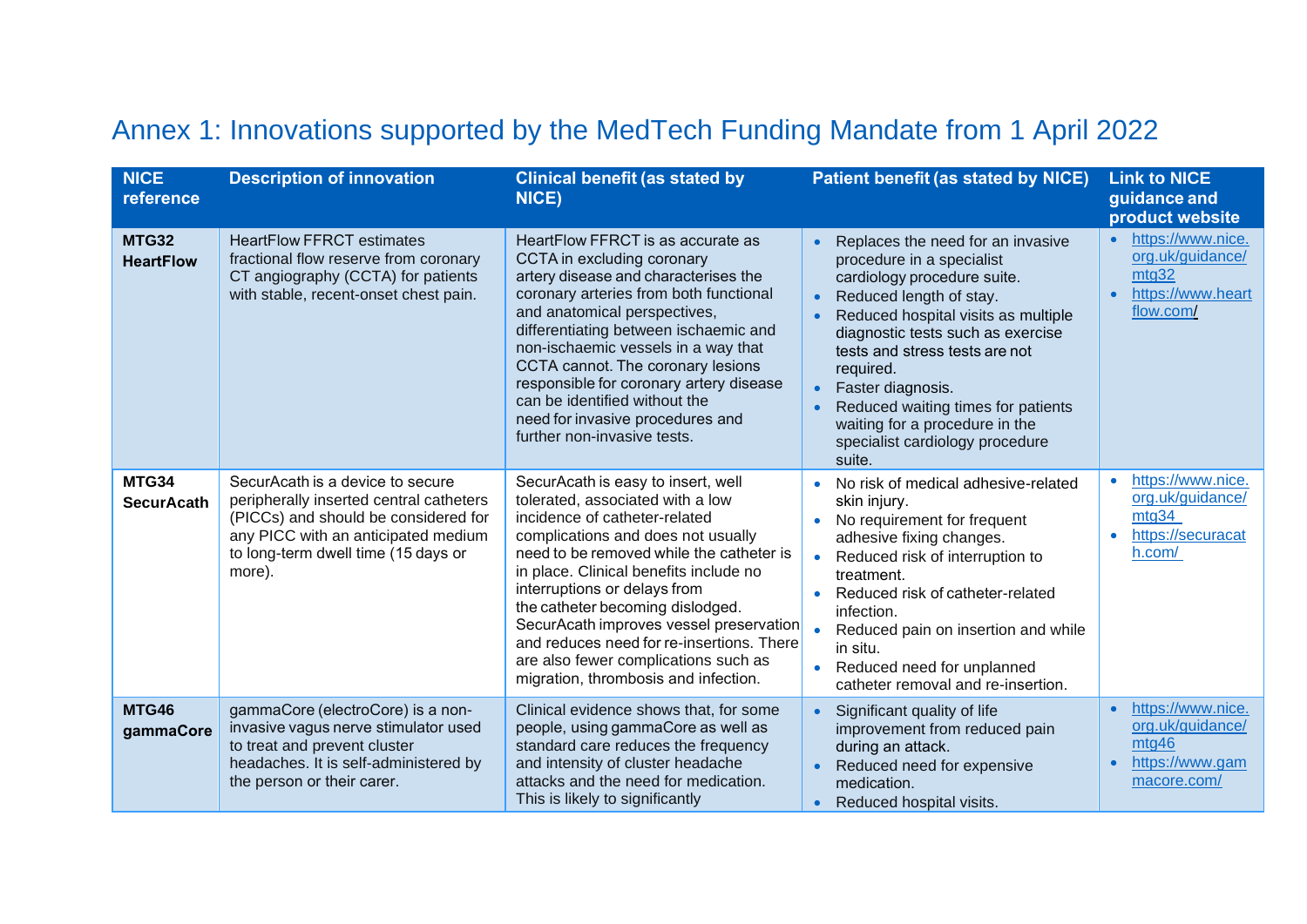| <b>NICE</b><br>reference                 | <b>Description of innovation</b>                                                                                                                                                                                                                                                                                                                  | <b>Clinical benefit (as stated by</b><br>NICE)                                                                                                                                                                                                                                                                                                             | <b>Patient benefit (as stated by NICE)</b>                                                                                                                                                                                                                                                                                           | <b>Link to NICE</b><br>guidance and<br>product website                                                                                                                                                                                                          |
|------------------------------------------|---------------------------------------------------------------------------------------------------------------------------------------------------------------------------------------------------------------------------------------------------------------------------------------------------------------------------------------------------|------------------------------------------------------------------------------------------------------------------------------------------------------------------------------------------------------------------------------------------------------------------------------------------------------------------------------------------------------------|--------------------------------------------------------------------------------------------------------------------------------------------------------------------------------------------------------------------------------------------------------------------------------------------------------------------------------------|-----------------------------------------------------------------------------------------------------------------------------------------------------------------------------------------------------------------------------------------------------------------|
|                                          |                                                                                                                                                                                                                                                                                                                                                   | improve quality of life for people living<br>with this condition.                                                                                                                                                                                                                                                                                          |                                                                                                                                                                                                                                                                                                                                      |                                                                                                                                                                                                                                                                 |
| <b>DG23</b><br><b>PIGF</b>               | Placental growth factor (PIGF)-<br>based tests are intended to be used<br>with clinical judgement and other<br>diagnostic tests, to help rule<br>out suspected pre-eclampsia. This<br>assessment focuses on ruling<br>out pre-eclampsia in the second and<br>third trimesters of pregnancy.                                                       | Using PIGF-based tests in addition to<br>standard clinical assessment promotes<br>better risk assessment for adverse<br>outcomes in women with suspected<br>pre-eclampsia. It allows people in<br>whom pre-eclampsia has been ruled<br>out with a PIGF-based test to return to<br>community care instead of being<br>admitted to hospital for observation. | Reduced length of stay if patient<br>already admitted.<br>Admission avoidance if test carried<br>$\bullet$<br>out without admission to hospital.<br>Reduced need for further third<br>trimester scans.<br>Increased assurance reduces stress<br>for patients.                                                                        | https://www.nice.<br>org.uk/guidance/<br>dq23<br>https://diagnostic<br>s.roche.com/glob<br>al/en/products/pa<br>rams/elecsys-<br>sflt-1-plgf-<br>preeclampsia.ht<br>ml<br>https://www.quid<br>el.com/immunoa<br>ssays/triage-test-<br>kits/triage-plgf-<br>test |
| <b>MTG58</b><br><b>UroLift</b>           | The UroLift system is an implanted<br>device which lifts and holds enlarged<br>prostate tissue away from the urethra,<br>relieving the compression of this<br>organ. It can be performed under local<br>anaesthesia in an outpatient setting or<br>ambulatory care centre, and the<br>patient can return home the same day<br>without a catheter. | UroLift relieves lower urinary tract<br>symptoms for up to five years. It also<br>improves quality of life and avoids risk<br>to sexual function.                                                                                                                                                                                                          | It is for people aged 50 and older<br>with a prostate of 30 to 80 mL.<br>The procedure is minimally invasive,<br>so open surgery is not needed, and<br>it does not affect sexual function.<br>It can usually be done without an<br>overnight stay in hospital, allowing<br>the patient to return home without a<br>urinary catheter. | https://www.nice.<br>org.uk/guidance/<br>mtg58<br>https://www.urolif<br>t.com/                                                                                                                                                                                  |
| <b>MTG29</b><br>GreenLight<br><b>XPS</b> | GreenLight XPS vaporises prostatic<br>tissue with a laser. The laser fibre is<br>passed through a cystoscope to<br>photoselectively vaporise the enlarged<br>prostate tissue, leaving a clear urethral<br>channel. GreenLight XPS can be done<br>as a day-case procedure, reduces the                                                             | GreenLight XPS uses a laser to reduce<br>the size of an enlarged prostate, easing<br>the symptoms of benign prostatic<br>hyperplasia (BPH).                                                                                                                                                                                                                | Can more often be done as a day-<br>case procedure (patients can go<br>home on the same day as the<br>procedure is done).<br>It allows patients to get back to<br>normal day-to-day activities quicker<br>after the procedure.                                                                                                       | https://www.nice.<br>org.uk/guidance/<br>mtg29<br>https://www.bost<br>onscientific.com/<br>en-EU/health-<br>conditions/enlarg<br>ed-prostate/our-<br>treatments/green                                                                                           |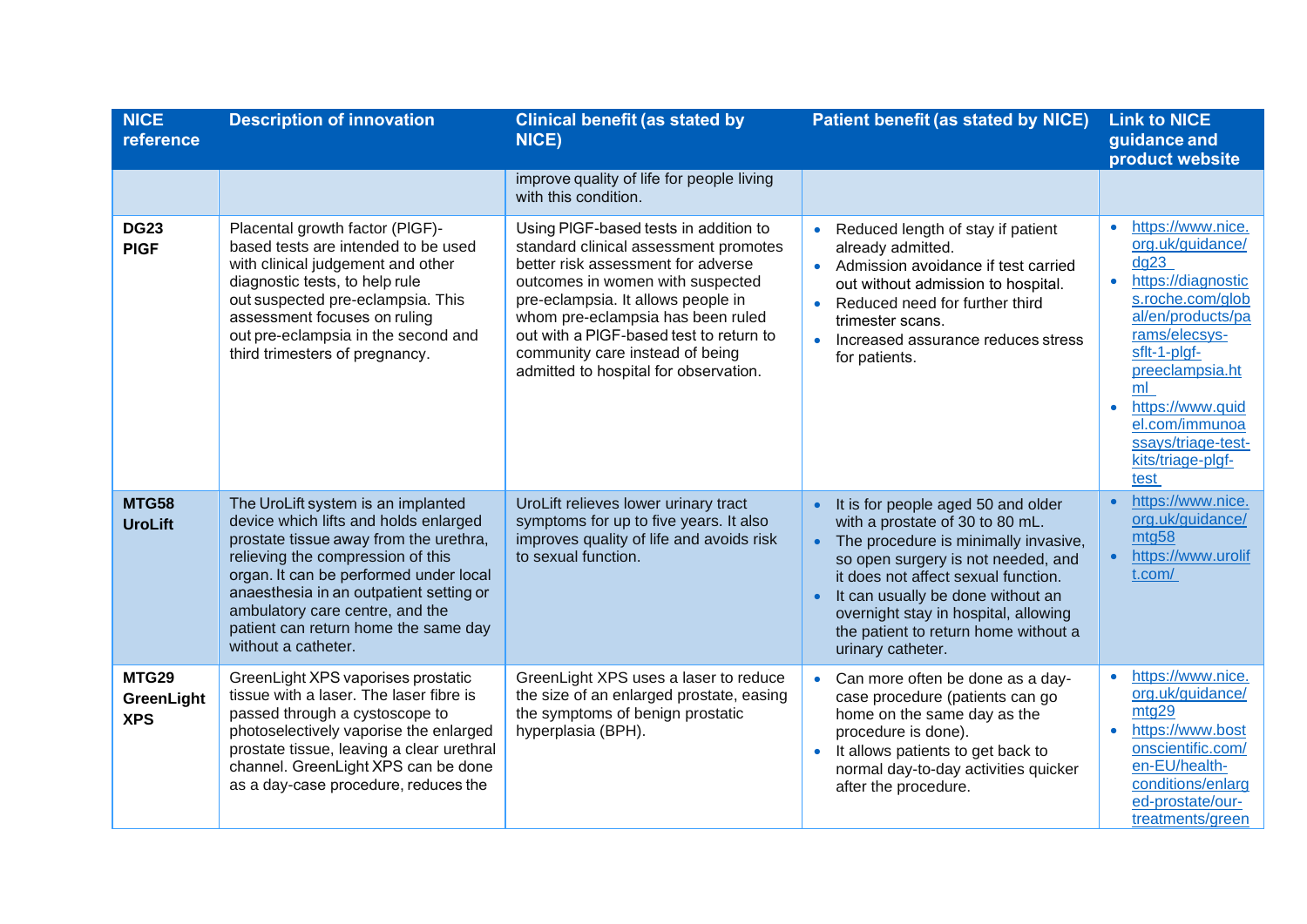| <b>NICE</b><br>reference                                           | <b>Description of innovation</b>                                                                                                                                                                                                                                                                                                                                                                                     | <b>Clinical benefit (as stated by</b><br>NICE)                                                                                                                                                                                                                                                                                                                                             | <b>Patient benefit (as stated by NICE)</b>                                                                                                                                                                                                                                      | <b>Link to NICE</b><br>guidance and<br>product website                                                                                                                                                         |
|--------------------------------------------------------------------|----------------------------------------------------------------------------------------------------------------------------------------------------------------------------------------------------------------------------------------------------------------------------------------------------------------------------------------------------------------------------------------------------------------------|--------------------------------------------------------------------------------------------------------------------------------------------------------------------------------------------------------------------------------------------------------------------------------------------------------------------------------------------------------------------------------------------|---------------------------------------------------------------------------------------------------------------------------------------------------------------------------------------------------------------------------------------------------------------------------------|----------------------------------------------------------------------------------------------------------------------------------------------------------------------------------------------------------------|
|                                                                    | risk of complications and allows a<br>quicker return to normal activity.                                                                                                                                                                                                                                                                                                                                             |                                                                                                                                                                                                                                                                                                                                                                                            |                                                                                                                                                                                                                                                                                 | Light-laser-<br>therapy.html                                                                                                                                                                                   |
| <b>MTG49</b><br><b>Rezum</b>                                       | Rezum is a minimally invasive<br>procedure that uses water<br>vapour (steam) to treat BPH. The<br>technology delivers targeted,<br>controlled doses of stored thermal<br>energy in water vapour directly to the<br>region of the prostate gland with the<br>obstructive tissue causing lower<br>urinary tract symptoms (LUTS).<br>Rezum effectively alleviates BPH<br>and patients can be treated as<br>outpatients. | Rezum uses water vapour to destroy<br>excess prostate tissue with the aim of<br>relieving symptoms. The process is<br>intended to disrupt cell membranes,<br>leading to cell death and shrinking the<br>prostate. The intention is to relieve<br>obstructive symptoms without<br>interfering with surrounding tissues that<br>might impair sexual function.                                | Relieves symptoms.<br>$\bullet$<br>Improves quality of life.<br>$\bullet$<br>Minimally invasive, which means<br>open surgery is not needed.<br>• Unlikely to need a stay overnight in<br>hospital.                                                                              | https://www.nice.<br>org.uk/guidance/<br>mtg49<br>https://www.bost<br>$\bullet$<br>onscientific.com/<br>en-<br>US/products/litho<br>tripsy/rezum-<br>water-vapor-<br>therapy.html                              |
| MTG53<br><b>PLASMA</b><br><b>System</b>                            | PLASMA is a bipolar electrosurgery<br>system for TURP. The system uses<br>electrodes to cut out (resect) prostate<br>tissue and stop any local bleeding<br>afterwards (haemostasis), which<br>avoids the risk of transurethral<br>resection syndrome and reduces the<br>need for blood transfusion.                                                                                                                  | PLASMA avoids the risk of<br>transurethral resection syndrome and<br>reduces the need for blood transfusion.<br>Clinical outcomes are as good as for<br>conventional monopolar TURP but<br>there is less chance of serious<br>complications.                                                                                                                                               | Less chance of serious<br>$\bullet$<br>complications.<br>Reduces the length of hospital stay.<br>This procedure can be done as a<br>day case.                                                                                                                                   | https://www.nice.<br>$\bullet$<br>org.uk/guidance/<br>mtg53<br>https://www.olym<br>$\bullet$<br>pus.co.uk/medic<br>al/en/Products-<br>and-<br>solutions/Product<br>s/Product/PLAS<br>MA-<br><b>SYSTEM.html</b> |
| <b>MTG30</b><br><b>XprESS</b><br>multi-sinus<br>dilation<br>system | The XprESS multi-sinus dilation<br>system is a sterile, single-use device<br>for treating chronic sinusitis. Dilation<br>of the XprESS balloon remodels the<br>bony sinus outflow tract by<br>displacing adjacent bone and<br>paranasal sinus structures. This has<br>the potential to reduce the tissue<br>lost compared to traditional functional                                                                  | XprESS is a clinically non-inferior, but<br>less invasive, alternative to FESS in<br>patients with uncomplicated chronic<br>sinusitis. Compared with FESS, it may<br>lead to faster recovery times and carries<br>a lower risk of some complications. It has<br>the potential to treat uncomplicated<br>chronic sinusitis earlier in disease<br>progression than is currently available in | An option for chronic sinusitis that<br>has worsened despite drug<br>treatment.<br>May be beneficial for uncomplicated<br>chronic sinusitis, because it can be<br>done more often under local<br>anaesthesia.<br>May allow the patient to recover<br>faster than after surgery. | https://www.nice.<br>org.uk/guidance/<br>mtg30<br>https://www.stryk<br>$\bullet$<br>er.com/gb/en/ent<br>/products/xpress.<br>html                                                                              |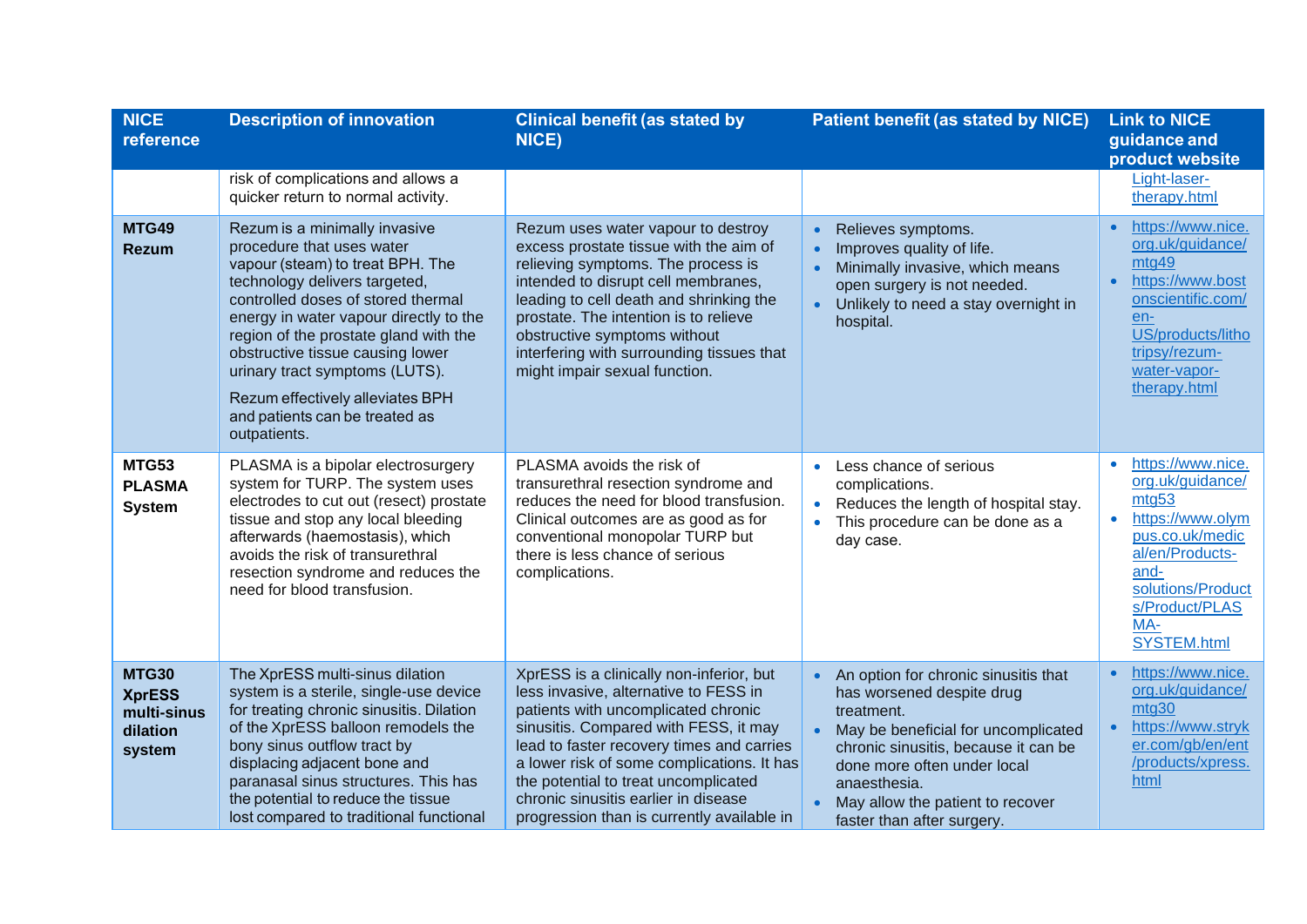| <b>NICE</b><br>reference                          | <b>Description of innovation</b>                                                                                                                                                                                                                                                                                                                                                                                                             | <b>Clinical benefit (as stated by</b><br>NICE)                                                                                                                                                                                                                                                                                                                                             | <b>Patient benefit (as stated by NICE)</b>                                                                                                                                                                                         | <b>Link to NICE</b><br>guidance and<br>product website                                                                                                      |
|---------------------------------------------------|----------------------------------------------------------------------------------------------------------------------------------------------------------------------------------------------------------------------------------------------------------------------------------------------------------------------------------------------------------------------------------------------------------------------------------------------|--------------------------------------------------------------------------------------------------------------------------------------------------------------------------------------------------------------------------------------------------------------------------------------------------------------------------------------------------------------------------------------------|------------------------------------------------------------------------------------------------------------------------------------------------------------------------------------------------------------------------------------|-------------------------------------------------------------------------------------------------------------------------------------------------------------|
|                                                   | endoscopic sinus surgery (FESS)<br>procedures.                                                                                                                                                                                                                                                                                                                                                                                               | the NHS. As such, it may improve quality<br>of life and clinical outcomes, as well as<br>reduce surgical waiting lists.                                                                                                                                                                                                                                                                    |                                                                                                                                                                                                                                    |                                                                                                                                                             |
| MTG37<br>Thopaz+<br>portable<br>digital<br>system | Thopaz+ is a portable digital chest<br>drain system that provides regulated<br>negative pressure close to the<br>patient's chest and continuously<br>monitors and records air leak and fluid<br>drainage. The system comprises an<br>inbuilt, regulated suction pump with a<br>digital display, rechargeable battery,<br>tubing that connects to any standard<br>chest drain catheter and a Thopaz+<br>disposable fluid collection canister. | Sensors in the system turn the pump on<br>and off to ensure the pressure level set<br>by the healthcare professional is<br>precisely maintained. Provides<br>objective measurements of air leakage<br>and fluid loss. This data makes it easier<br>to assess and record patients' progress.<br>This in turn may help clinicians<br>determine when it is best to remove the<br>chest drain. | Reduces drainage time.<br>$\bullet$<br>Reduces length of stay in hospital.<br>Allows people to stay mobile during<br>their treatment.<br>Improves safety.<br>Patients may also need fewer chest<br>X-rays with the use of Thopaz+. | https://www.nice.<br>org.uk/guidance/<br>m <sub>tg</sub> 37<br>https://www.med<br>elahealthcare.co<br>m/en-<br>GB/solutions/che<br>$st-$<br>drainage/thopaz |
| <b>MTG28</b><br><b>Spectra</b><br><b>Optia</b>    | The Spectra Optia Apheresis System<br>is an apheresis and cell collection<br>platform for the treatment of sickle cell<br>disease. In a typical exchange<br>procedure, Spectra Optia separates<br>and removes sickle red blood cells<br>from the patient's blood using<br>continuous flow and<br>centrifugation. These are<br>replaced with healthy red blood cells<br>according to the user-defined software<br>protocol.                   | Faster and needs to be done less often<br>than manual red blood cell exchange.                                                                                                                                                                                                                                                                                                             | Faster and needs to be done less<br>often than manual red blood cell<br>exchange.                                                                                                                                                  | https://www.nice.<br>$\bullet$<br>org.uk/guidance/<br>mta28<br>https://www.teru<br>mobct.com/spect<br>ra-optia                                              |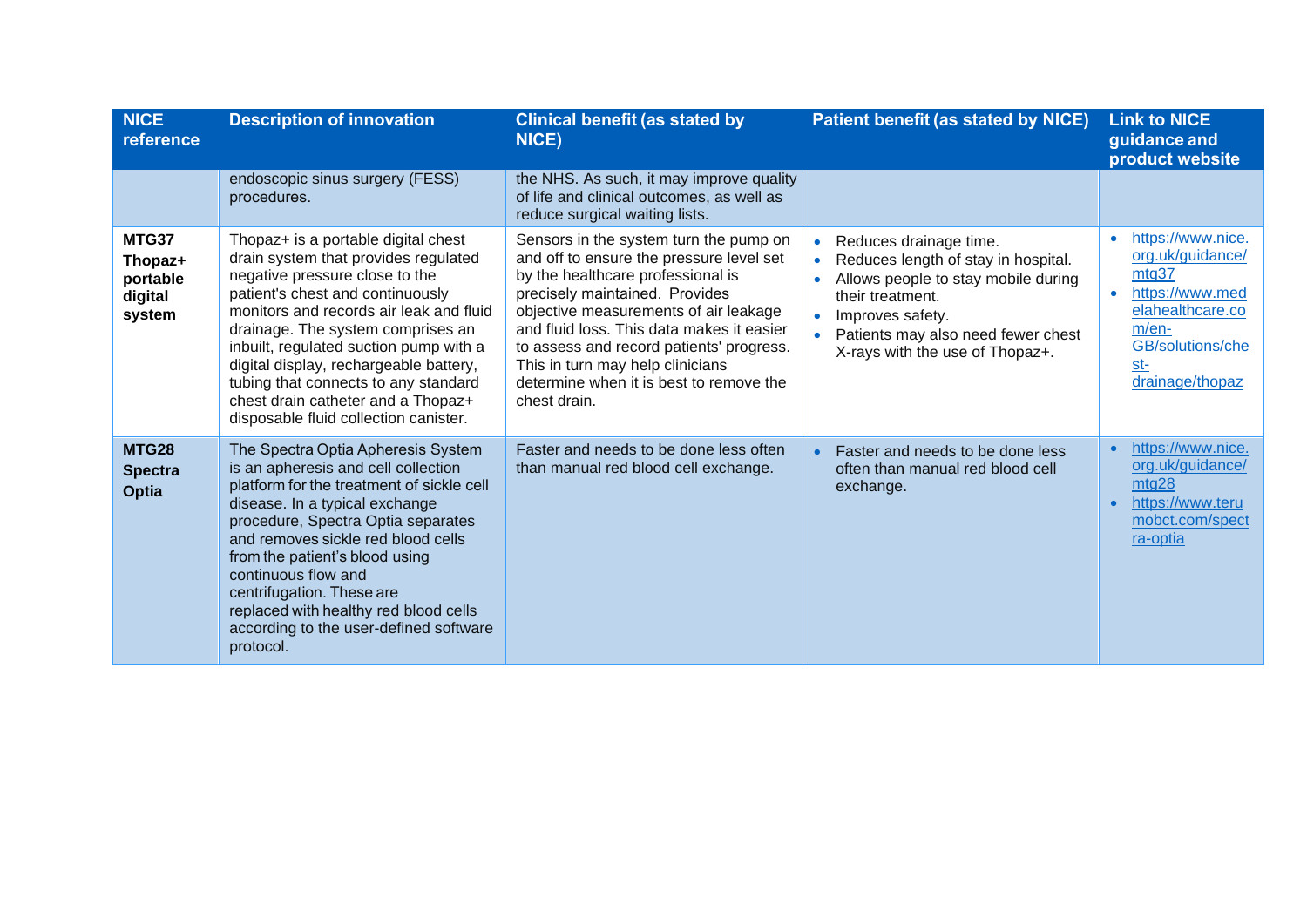## Annex 2: Estimated resource impact over five years according to NICE resource impact assessments

<span id="page-27-1"></span><span id="page-27-0"></span>

| <b>Product</b>          | <b>Guidance</b>                                                                                 | <b>Estimated cost of</b><br>current practice | <b>Estimated cost of</b><br>future practice (Y5) | <b>Resource impact</b><br>(Y5) |
|-------------------------|-------------------------------------------------------------------------------------------------|----------------------------------------------|--------------------------------------------------|--------------------------------|
|                         |                                                                                                 | £                                            | £                                                | £                              |
| <b>HeartFlow</b>        | https://www.nice.org.uk/guidance/mtg32/resources/resource-<br>impact-template-excel-4363976701  | 67,155,804                                   | 64,677,299                                       | 2,478,504                      |
| <b>SecurAcath</b>       | https://www.nice.org.uk/guidance/mtg34/resources/resource-<br>impact-template-excel-10947880909 | 5,345,157                                    | 2,799,535                                        | 2,545,622                      |
| <b>PIGF</b>             | https://www.nice.org.uk/guidance/dg23/resources/resource-<br>impact-template-excel-2484575821   | 22,193,000                                   | 17,926,527                                       | 4,266,473                      |
| gammaCore               | https://www.nice.org.uk/guidance/mtg46/resources/resource-<br>impact-template-excel-7078045645  | 216,891,554                                  | 214,089,845                                      | 2,801,709                      |
| Greenlight              | https://www.nice.org.uk/guidance/mtg29/resources/resource-<br>impact-template-excel-10948168621 |                                              |                                                  |                                |
| Rezum                   | https://www.nice.org.uk/guidance/mtg49/resources/resource-<br>impact-template-excel-10948168621 | 80,184,845                                   | 68,095,210                                       | 12,089,636                     |
| <b>PLASMA</b><br>system | https://www.nice.org.uk/guidance/mtg53/resources/resource-<br>impact-template-excel-10948168621 |                                              |                                                  |                                |
| <b>Urolift</b>          | https://www.nice.org.uk/guidance/mtg58/resources/resource-<br>impact-template-excel-10948168621 |                                              |                                                  |                                |
| <b>Xpress</b>           | https://www.nice.org.uk/guidance/mtg34/resources/resource-<br>impact-template-excel-10947880909 | 21,752,425                                   | 16,221,856                                       | 5,530,569                      |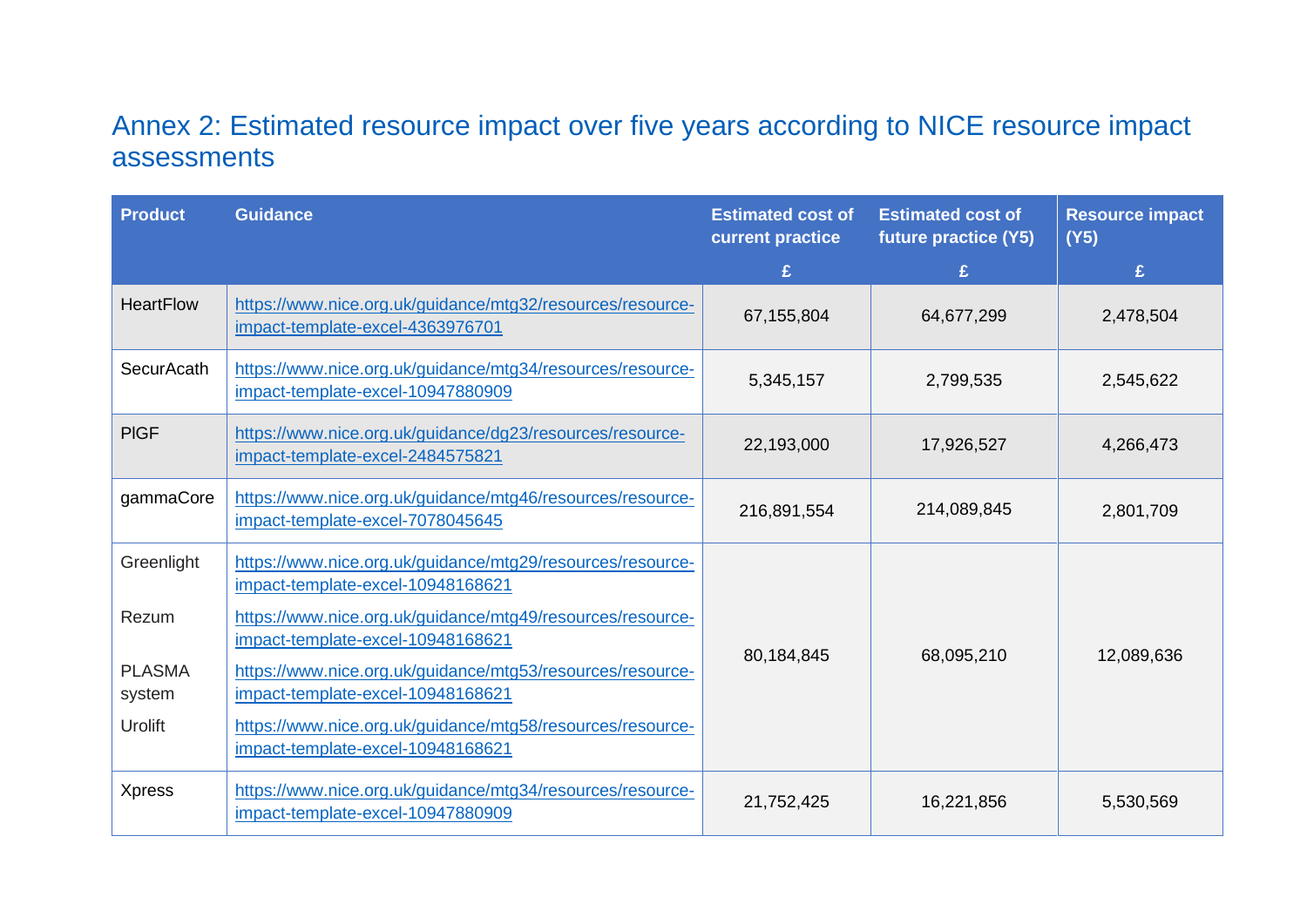| <b>Product</b>   | <b>Guidance</b>                                                                                 | <b>Estimated cost of</b><br>current practice | <b>Estimated cost of</b><br>future practice (Y5) | <b>Resource impact</b><br>(Y5) |
|------------------|-------------------------------------------------------------------------------------------------|----------------------------------------------|--------------------------------------------------|--------------------------------|
|                  |                                                                                                 | £                                            | £                                                | £                              |
| Thopaz           | https://www.nice.org.uk/guidance/mtg37/resources/resource-<br>impact-template-excel-4787145325  | 57,798,050                                   | 48,183,361                                       | 9,614,689                      |
| Spectra<br>Optia | https://www.nice.org.uk/guidance/mtg28/resources/resource-<br>impact-template-excel-10948023469 | 27,156,262                                   | 22,036,283                                       | 5,119,980                      |
| <b>Total</b>     |                                                                                                 | 498,477,097                                  | 454,029,916                                      | 44,447,181                     |